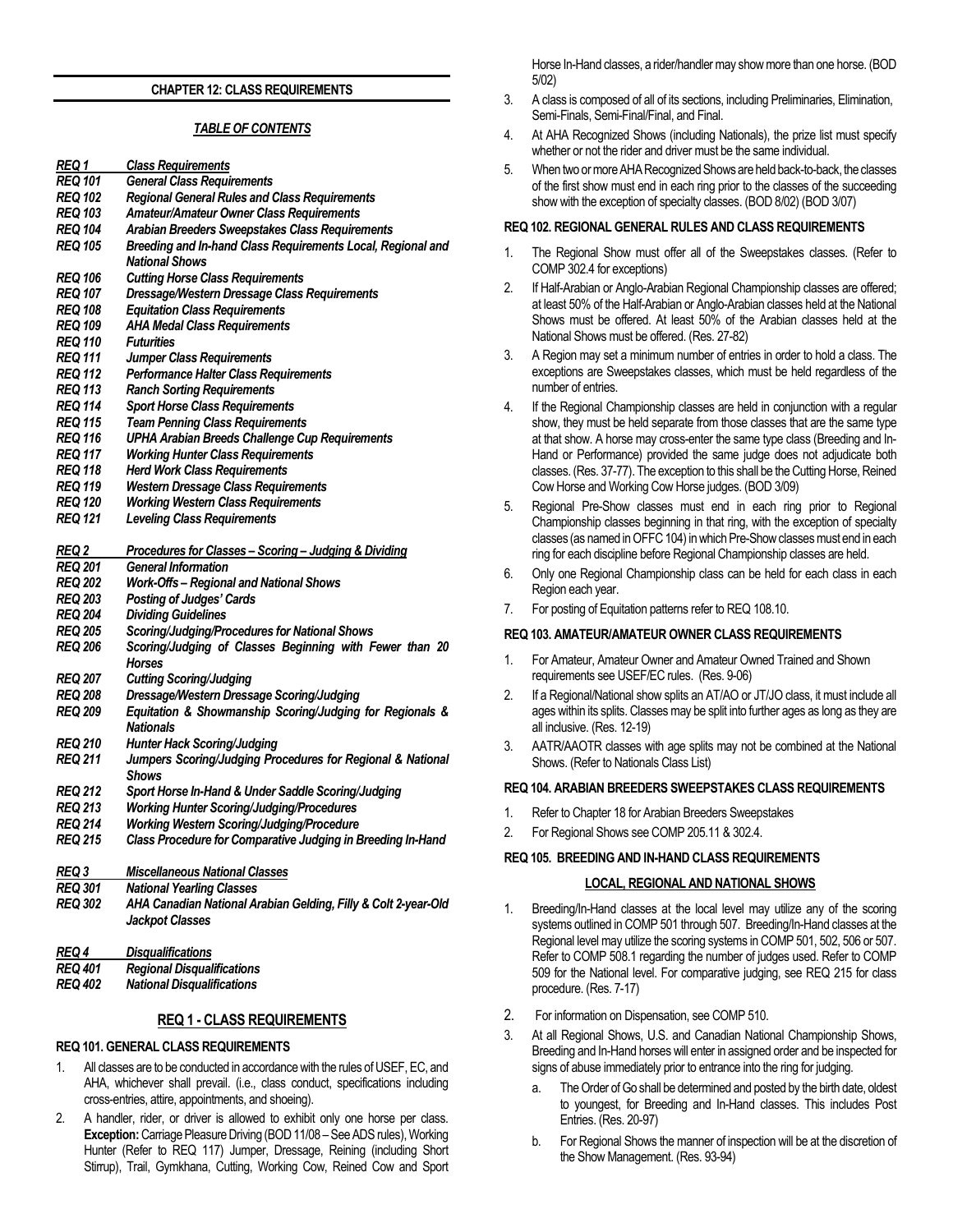- 4. Half-Arabian and Anglo-Arabian Mare and Gelding Breeding/In-Hand classes may be split for the National Championship Shows into the following four classes: (BOD 8/17)
	- a. Half-Arabian/Anglo-Arabian Mare Breeding Saddle/Pleasure Type.
	- b. Half-Arabian/Anglo-Arabian Mare Breeding Stock/Hunter Type.
	- c. Half-Arabian/Anglo-Arabian Gelding In-Hand Saddle/Pleasure Type.
	- d. Half-Arabian/Anglo-Arabian Gelding In-Hand Stock/Hunter Type.
- 5. The U.S. National Show may hold an Arabian Filly, Colt and Gelding 3 & Under Championship and an Arabian Mare, Stallion and Gelding 4 & Over Championship, refer to QUAL 109.4. (BOD 2/11) The Canadian National Show will have the option of holding the split classes. (BOD 11/04)

# **REQ 106. CUTTING HORSE CLASS REQUIREMENTS**

**Note:** Future changes to the Cutting rules may be recommended by the Working Western Committee to the AHA Board of Directors for inclusion in the AHA Handbook. (Res. 12-13)

- 1. For all cutting rules pertaining to judging, equipment and attire refer to the current NCHA Rule Book. (Res. 12-13) **Exception:** Horses participating in Cutting Junior Horse classes must be shown in a snaffle or hackamore (may be shown one or two-handed, with no penalties for reining or second hand on the reins)
- 2. If Regional cutting events (including consecutive Regional cuttings, with or without one or more "lead-in" qualifying cutting events) have a composite number of entries fewer than five when the entries close (including entries made after the qualifying "lead-in" event) the scheduled Regional cuttings may be canceled with no penalty to the Region.

# **RECOGNIZED CLASSES (BOD 11/13)**

**Class Divisions**: Eligibility is determined on **January 1** of each year and will continue for the remainder of the current year regardless of winnings. See chart for determining eligibility.

- 3. AHA recognized cutting classes for Arabians and for Half-Arabians/Anglo-Arabians are as follows:
	- a. Cutting Open
	- b. Cutting Junior Horse Open to horses age 5 and under. EARNINGS DO NOT COUNT TOWARD NOVICE HORSE ELIGIBILITY.
	- c. Cutting Youth (JTR 18 and under) Youth rider may ride any horse, regardless of ownership. No added money allowed in Youth classes.
	- d. Cutting Non-Pro–Rider must own horse and qualify for Amateur status according to AHA and/or USEF rules.
	- e. Cutting \$1500 Novice Horse Novice horses can continue to compete in the same division throughout the current year, regardless of current year earnings.
	- f. Cutting \$5000 Novice Horse- Novice horses can continue to compete in the same division throughout the current year, regardless of current year earnings.
	- g. Cutting \$5000 Novice Horse Non-Pro
	- h. Cutting \$1500 Novice Rider

# **CONTESTANTS (BOD11/13)**

- 4. No contestant or other person shall engage in any form of misconduct or harassment toward show management, judges, or show staff. Show management has the right to disqualify or refuse entry to any contestant for violation of this rule. In the event a contestant or other person is asked by show management to leave or withdraw from any AHA approved or sponsored show they may file a protest (Refer to COMP 204. Cutting Protests)
- 5. A contestant with appropriate documentation may drop out of any contest due to injury to himself/herself or his/her horse, or due to sickness or death in his/her family. Refund policy is based on the sponsoring show's policy, but it is recommended that all monies with the exception of the office fee be refunded.
- 6. A contestant shall not at any time withdraw from any contest he/she is participating in due to dissatisfaction or grievance with the judge or judges, show management or other contestants without forfeiting all monies he/she

may have won in previous go-rounds. Entry fees or any part thereof, will not be refunded after contest starts.

- 7. All contestants will work at the appointed time so designated by the draw or be disqualified for that go-round with no score. When a contestant is showing in multiple arenas and there is a conflict the cutting competition will hold until the conflict is resolved. If a contestant refuses to compete in the finals, any money won in previous go-rounds will be forfeited.
- 8. A contestant or any rider shall not enter the show arena at any time at a cutting horse contest recognized or sponsored by the AHA with any kind of training device, tack or equipment not permitted in the NCHA rule book.
- 9. The show management, representative, or judge must disqualify a contestant if he enters the arena with any such equipment, and all entry fees and/or premiums pertaining to said contestant shall be forfeited.
- 10. After the buzzer sounds, the cutter will discontinue working and ride his horse forward past the judges' stands before dismounting, except to retrieve a lost article. Once the lost article is retrieved, the rider will remount and continue riding his horse forward past the judges' stands. The bit may be inspected at the judge's discretion, and in the event a violation of the rules is discovered, the entry will be disqualified.
- 11. All cutting horses must be ridden astride.
- 12. The following provisions regarding conduct shall apply to any AHA recognized or sponsored show:
	- a. Training activities of any kind, including the use of any mechanical device, (used on animal or by person), while in the show arena or on the show grounds other than in designated practice facilities are prohibited.
	- b. Inhumane treatment of a horse in any manner in the show arena or on the show grounds is prohibited.
	- c. All rules as described or defined rules stated by other recognizing or approving organizations pertaining to the use of drugs or abuse shall be enforced.
	- d. Unsportsmanlike conduct in the show arena or show ground is prohibited. A contestant shall not talk with the judge(s) beyond the exchange of normal greetings, during a show, nor shall a contestant discuss with the judge any previous score or events.
	- e. A contestant shall make no comment, either positive or negative, within a judge's hearing regarding any work taking place at a performance.
	- f. No alcoholic beverages may be consumed or brought into the arena while an AHA approved or sponsored cutting horse contest is taking place.

# **NON-PRO STATUS (BOD 11/13)**

- 13. Riders of cutting horses may be classified as Non-Professional.
	- a. A Non-Professional in this Association is a person who has not received direct or indirect remuneration to work in any manner in the following activities on the premises of a cutting horse training operation: showing, training or assisting in training a cutting horse or cutting horse rider. For purpose of this rule, a cutting horse training operation is any facility where cutting horses are trained. Any person who has trained horses astride in any equine discipline for direct or indirect remuneration shall be considered a professional by this Association, with the exception of those who have been granted a change of status from professional to amateur.
- 14. Any horse exhibited in AHA Non-Professional cutting horse classes must be owned by the contestant showing the horse, or by the contestant's family. A minor child may ride a horse owned by either parent.
- 15. Proof of ownership shall be required on all horses ridden in AHA Non-Professional cutting horse classes. Said proof must be exhibited to show management prior to the start of the contest. The original registration certificate or a copy thereof showing current ownership shall be deemed proper proof of ownership.

# **PAYOUTS (BOD 11/13)**

16. If prize money is offered, it is to be divided into go-round money and finals money as follow:

Go-round – not less than 70% Finals – not less than 30%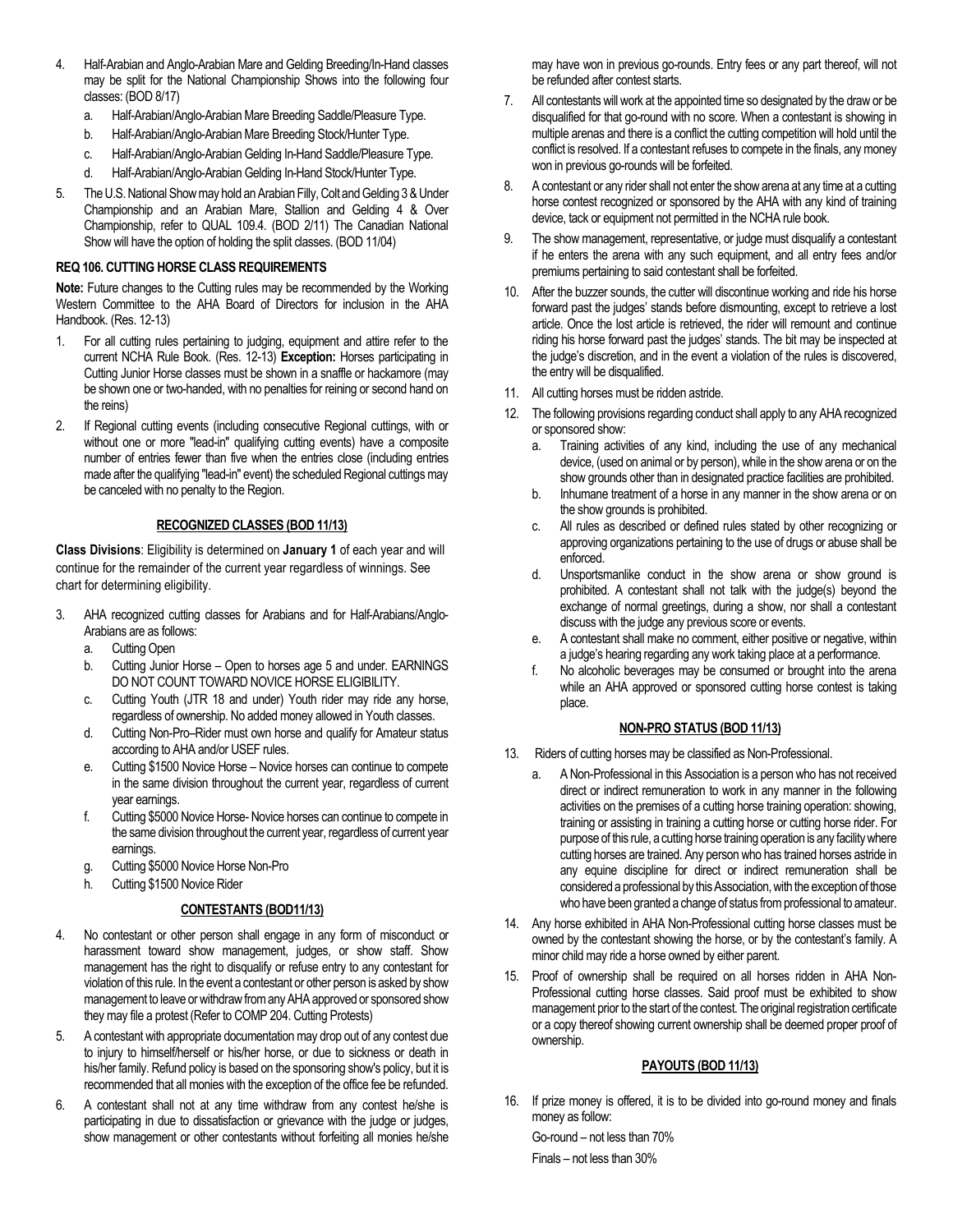Any time there is more than one go-round; money will be paid in each goround. If entry fees are paid per go-round, then no division in payout will be needed. Any show with more than \$3000.00 added must have more than one go-round.

- 17. The number of horses entered, including scratches, in a class and the amount of money being competed for will determine the number of monies to be paid.
- 18. No added money can be offered for any of the Youth classes or Novice Rider classes.
- 19. When prize money is offered, cutting class go-rounds and/or semi-finals will be paid using the following schedule for each class. In classes with more than one go-round, the prize money is to be divided equally in each go-round, unless entry fee is charged per go-round.

#### **PAYOUT SCHEDULE**

| 2 entries ----------------------------- 1 money    |
|----------------------------------------------------|
| 3--4 entries ---------------------------  2 monies |
| 5--6 entries --------------------------- 3 monies  |
| 7--8 entries --------------------------4 monies    |
| 9--10 entries-------------------------- 5 monies   |
| 11--12 entries ------------------------ 6 monies   |
| 13--14 entries ------------------------- 7 monies  |
| 15--16 entries------------------------ 8 monies    |
| 17--18 entries------------------------ 9 monies    |
| 19 or more--------------------------- 10 monies    |
|                                                    |

20. **U.S. National Payout -** 70% of the total class prize money will be paid to the go-rounds including the semifinals. The 70% will be divided equally among the number of go-rounds (i.e. one go round=70%, two go-rounds=35% each, etc.) The Finalist (Top Ten) (determined by final composite score of all go-rounds, unless finals are clean slate) will be paid 30% of the total class purse. All Finalists (Top Tens) will be paid prize money. When a full Top Ten is not awarded; money will be paid per payout schedule, in the non-working Finals, not to exceed ten (10) monies. Prize money for the tied placing(s) involved will be added together and equally split between the respective exhibitors. Cutting prize money will be paid to the recorded owner of the horse.

#### **PERCENTAGE OF ALLOCATED PRIZE MONEY ACCORDING TO NUMBER OF MONIES PAID**

#### **NUMBER OF MONIES**

|                     | 1        | $\overline{2}$ | 3          | 4       | 5       | 6          | 7          | 8          | 9       | 10         |
|---------------------|----------|----------------|------------|---------|---------|------------|------------|------------|---------|------------|
| 1 <sup>st</sup>     | 100<br>% | 60<br>%        | 50<br>$\%$ | 40<br>% | 30<br>% | 30<br>%    | 28<br>$\%$ | 25<br>$\%$ | 23<br>% | 20<br>$\%$ |
| 2 <sup>n</sup><br>d | ---      | 40<br>$\%$     | 30<br>%    | 30<br>% | 25<br>% | 24<br>$\%$ | 23<br>$\%$ | 20<br>%    | 19<br>% | 16<br>$\%$ |
| 3 <sub>rd</sub>     | ---      | ---            | 20<br>$\%$ | 20<br>% | 20<br>% | 18<br>%    | 17<br>%    | 15<br>$\%$ | 15<br>% | 14<br>%    |
| 4th                 | ---      | ---            | ---        | 10<br>% | 15<br>% | 12<br>%    | 13<br>%    | 12<br>$\%$ | 11<br>% | 11<br>%    |
| 5 <sup>th</sup>     | ---      | ---            |            | ---     | 10<br>% | 9%         | 9%         | 10<br>%    | 9%      | 9%         |
| 6 <sup>th</sup>     | ---      | ---            |            | ---     | ---     | 7%         | 6%         | 8%         | 8%      | 8%         |
| 7 <sup>th</sup>     | ---      | ---            | ---        | ---     | ---     | ---        | 4%         | 6%         | 6%      | 7%         |
| <b>8th</b>          |          | ---            |            |         |         | ---        | ---        | 4%         | 5%      | 6%         |
| gth                 | ---      | ---            |            | ---     |         | ---        | ---        | ---        | 4%      | 5%         |
| 10<br>t             | ---      | ---            |            | ---     |         | ---        | ---        |            | ---     | 4%         |

The scores from each go-round will be added together to get the top horses for the finals, if a working final is offered.

#### **REQ 107. DRESSAGE/WESTERN DRESSAGE CLASS REQUIREMENTS**

All classes will be conducted according to USEF/EC rules. Only current tests approved by USEF, FEI, USDF and/or EC shall be used.

- 1. Regional Shows are encouraged to receive USDF approval for Regional Dressage Championship Classes.
- 2. Regional Dressage Competitions may be held for USDF Walk/Trot, USEF Introductory, Training Level, First, Second, Third, Fourth, and FEI Prix St. Georges, Intermediate I, Intermediate II, and Grand Prix. Regional Western Dressage Competitions may be held for Introductory, Basic, First, Second, Third and Fourth Levels.
- 3. At Regional and National shows the highest test of each level will be used. (**Exception:** Walk/Trot "Introductory" will require the highest Walk/Trot test)
- 4. There is no minimum number of horses required to fill a class.
- 5. Refer to USEF Arabian, Half-Arabian/Anglo-Arabian Division for specific Dressage rules.
- 6. See USEF General Rules, Chapter 12 (GR12 Appointment of Officials and Employees) regarding Stewards/Technical Delegates.
- 7. In addition to what is specified in USEF AR172.1.k, the prerequisite score for Dressage Musical Freestyle can be earned at any AHA Recognized Show including non-USEF competitions. (BOD 8/20)

#### **ABS DRESSAGE PROSPECT INCENTIVE (BOD 11/15)**

- 8. To be held at Sport Horse Nationals for four- and five-year-old horses. AHA's test will be used.
- 9. Horse will be examined for soundness. A jog will be scheduled prior to the Championship class at which time all horses must be presented to the treating veterinarian and a member of the judging panel for examination. Horses not presented for the jog or who do not pass the jog will not be eligible to show in the class.
- 10. Tests shall be ridden from memory and whips are prohibited. The standard size court will be used for all classes. Please refer to USEF Dressage Division Rules for complete tack and attire requirements.
- 11. The two-member judging panel will consist of either: One (1) USEF "R" Judge and one (1) USEF "S" Judge or two USEF "S" Judges, both of whom will have the Young Horse designation. The panel shall sit together at C. Judges shall give one score and fill out general comments on one Marking Sheet. Competition Management shall provide a sound system and a microphone to allow the judges to give the audience a short summary after each ride.
- 12. Horses will be ranked in order of their scores in each test. Breaking of ties for individual classes will be in accordance with DR127.10. If two or more horses are tied for the same placing, breaking of ties will be at the judging panel's discretion.
- 13. Refer to SWP 116 and SWP 118 regarding payback for Sweepstakes eligible horses.

#### **REQ 108. EQUITATION CLASS REQUIREMENTS**

# **GENERAL**

- 1. All AHA Recognized Shows that offer AHA Medal classes must offer the respective equitation classes. (Res. 53-71)
	- a. Saddle Seat Equitation JTR.
	- b. Western Seat Equitation JTR (This class will serve as the corresponding equitation class for Reining Seat Medal and the Western Horsemanship Medal classes). (BOD 8/08)
	- c. Hunter Seat Equitation Over Obstacles 2'9" and Modified Equitation Over Obstacles – 2'3" (**Exception:** a show that does not offer any over fences classes is not required to offer Hunter Seat Equitation Over Obstacles). (Res. 18-15)
	- d. Hunter Seat Equitation Not to Jump JTR . (Res. 32-99)
	- e. Dressage Seat Equitation JTR (**Exception:** a show that does not offer any dressage classes is not required to offer Dressage Seat Equitation JTR). (Res. 22-10)
- 2. Open to juniors who have not yet reached their 19th birthday prior to **December 1**. AHA Medal classes may be split into age groups, determined by the show commission. (Res. 12-19)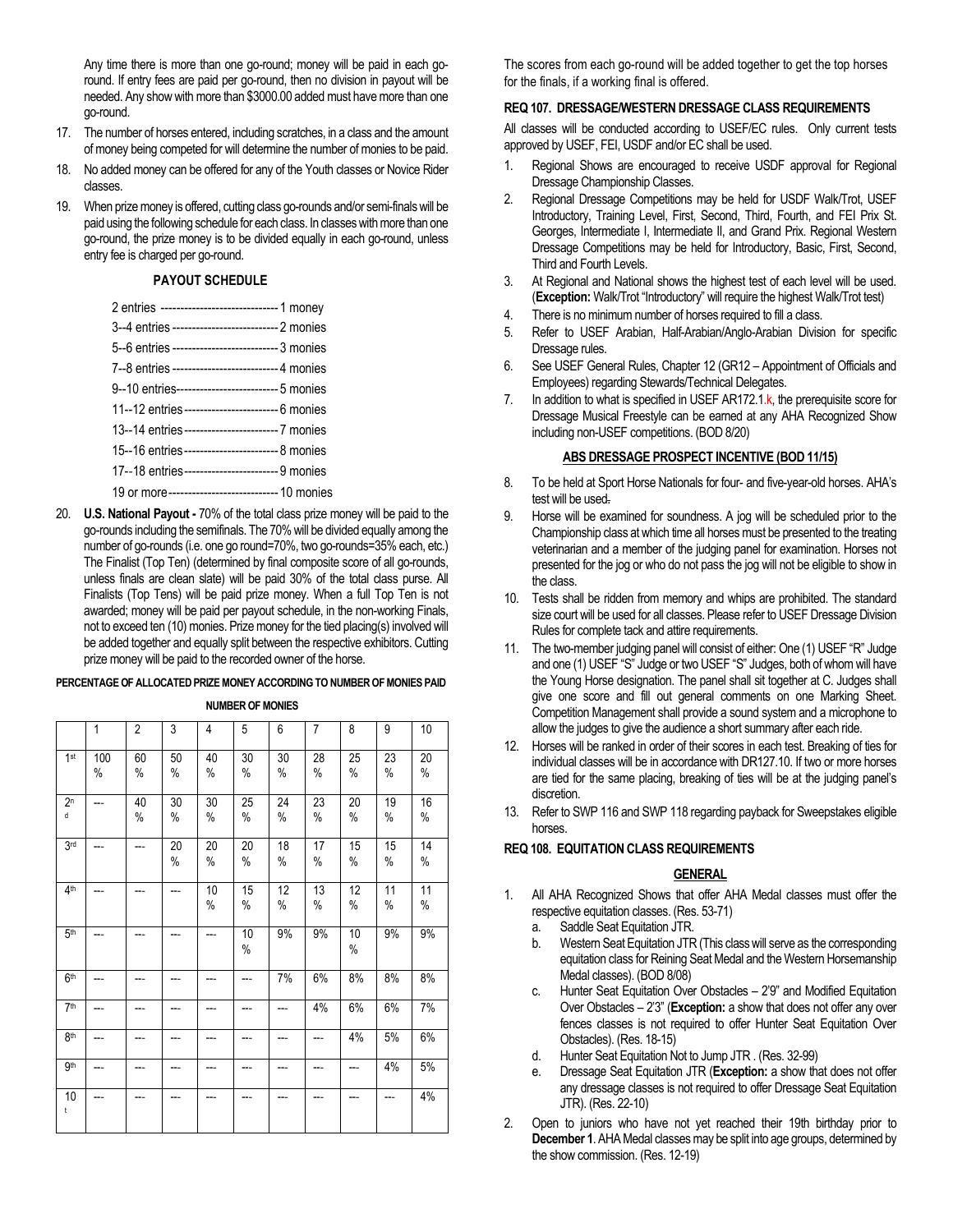- 3. Equitation classes shall be held under USEF/EC rules for equitation, Arabian Division.
- 4. Once an equitation class or section at any show has begun, no individual shall ride or school a horse entered in that class unless that individual is the person entered on and showing said horse (**Exception:** Reining Seat Equitation). (Res. 13-16) Any violation shall result in disqualification of horse and rider from that class. (Res. 15-02)
- 5. For all equitation classes, verbal coaching from the ground in the paddock area or immediate work area is not considered to be schooling. (BOD 8/08)
- 6. Markers shall not be used in Hunter Seat Equitation Not to Jump and Saddle Seat Equitation classes.

# **REGIONAL SHOWS EQUITATION CLASS REQUIREMENTS**

- 7. Regional Shows are encouraged to offer Regional Equitation Championships. (Refer to Judging & Scoring Equitation classes)
- 8. Equitation classes may be split at the Regional Championship shows. (BOD 8/06)
- 9. Riders in the line-up in all seats will be excused from the ring during individual pattern work at all Regional Championship Shows. (BOD 1/03)
- 10. The Call Judge shall prepare in writing and have a pattern posted at least 24 hours prior to the first section of the Eliminations. Subsequent patterns are to be available immediately following the last working section of each phase. (**Exception:** Dressage Seat, refer to USEF Dressage Chapter for Equitation)

# **NATIONAL SHOWS EQUITATION CLASS REQUIREMENTS**

11. Saddle Seat Equitation, Reining Seat Equitation, and Hunter Seat Equitation Not To Jump may be split at the National Championship Show into two age groups, determined by the show commission. (Res. 12-19)

# **REQ 109. AHA MEDAL CLASS REQUIREMENTS (Res. 25-10)**

For class specifications for Hunter Seat Over Fences – 2'9" Medal, Modified Equitation – 2'3", Saddle Seat Medal, Reining Seat Medal, Hunter Seat Not to Jump Medal, Western Horsemanship Medal and Dressage Seat Medalrefer to the Arabian Division, Equitation Section of the USEF/EC Rule Book.

- 1. Eligibility for AHA Medal classes
	- a. A registered Arabian or a registered Half-Arabian/Anglo-Arabian must be ridden in AHA Medal classes.
	- b. Medal winners may ride in any Medal class throughout the year.
	- c. Open to juniors who have not yet reached their 19th birthday prior to **December 1** of the previous year.
- 2. All USEF (EC equivalent) Arabian Competitions that offer a Junior Section (Youth Division) must offer the following AHA Medal classes. (**Exception:** AHA Regional Shows, AHA One Day Shows, Dressage Seat Equitation and Hunter Seat Equitation Over Obstacles – 2'9" and Modified Hunter Seat Equitation  $-2'3''$ . A show that does not offer any dressage classes is not required to offer AHA Dressage Seat Medal). If Arabian Competitions offer Hunter Seat Equitation Over Fences or Dressage classes, they must offer the corresponding medal. All-Arabian Sport Horse Competitions offering a dressage division must only offer the Dressage Seat Medal class and corresponding equitation class. (Res.22-10):
	- a. AHA Saddle Seat Medal 18 and Under. (Refer to USEF/EC class specifications for AHA Medal classes) Markers shall not be used.
	- b. AHA Reining Seat Medal 18 and Under. (Refer to USEF/EC class specifications for AHA Medal classes)
	- c. AHA Hunter Seat Over Obstacles 2'9" and Modified Hunter Seat Equitation – 2'3" (Res. 18-15)
	- d. AHA Western Horsemanship Medal 18 and Under. (Refer to USEF/EC class specifications for AHA Medal classes)
	- e. AHA Dressage Seat Medal 18 and Under. (Refer to USEF/EC class specifications for AHA Medal classes) (Res. 22-10)
- 3. AHA Medal classes may be split into age groups.
- 4. AHA Medals must be ordered from AHA.

# **REQ 110. FUTURITIES**

- There are no recognized local or regional futurity rules.
- 2. For information regarding the National Breeding/In-Hand Futurities Class requirements, refer to Futurity Chapter 19 for program rules and enrollment fees.
- 3. For information regarding the National Performance Futurities/Maturities Class requirements, refer to Futurity and Maturity Chapter 20 for program rules and enrollment fees.

# **REQ 111. JUMPER CLASS REQUIREMENTS**

Regional Championship Shows may hold one jumper class rather than sections due to time constraints. That class is placed as any other Regional class. (See USEF/EC Rules)

#### **REQ 112. PERFORMANCE HALTER CLASS REQUIREMENTS (Res. 10-15)**

- 1. Classes will not be split by age (**Exception:** Prospect class for horses 2 & under may be run at the discretion of show management).
- 2. Classes must be split by Arabian and Half-Arabian/Anglo-Arabian. In addition, they must be separated by Stallions, Mares and Geldings.
- 3. Horses must be three years of age and older and must have been entered and shown in a performance class at the same show as the one in which the performance halter class is being held, or have completed an AHA or AERC sanctioned Endurance ride or a Competitive Trail Ride (CTR) recognized by AHA or sanctioned by an AHA recognized Competitive Trail Riding Organization in the past 90 days (exhibitors must present dated proof of completion to the show secretary). If classes are held at a recognized Endurance ride or CTR, all registered Arabian and Half-Arabian/Anglo-Arabian horses entered in the ride are eligible to compete.
- 4. Shows may use "In the Ring" or "Exit the Ring" procedure (refer to USEF).
- 5. For Arabian Performance Halter Colt/Stallion, Filly/Mare, and Gelding classes, emphasis is placed in the following order: Athletic Structure; Breed type; Quality, Balance and Substance; Neck and Shoulder; Back, Loin, and Hip; Legs and Feet; Movement (Performance Halter Score Sheet).
- 6. For Half-Arabian/Anglo-Arabian Performance Halter Filly/Mare and Gelding classes, emphasis is placed in the following order: Athletic Structure; Quality, Balance and Substance; Neck and Shoulder; Back, Loin, and Hip; Legs and Feet; Movement (Performance Halter Score Sheet).

# **See USEF/EC for class conduct and appointments**.

# **REQ 113. RANCH SORTING CLASS REQUIREMENTS**

All Ranch Sorting class procedures and judging shall be conducted according to the current Ranch Sorting National Championship (RSNC) rules. (BOD 11/12)

# **REQ 114. SPORT HORSE CLASS REQUIREMENTS**

- 1. Sport Horse In-Hand and Under Saddle classes may be divided at the discretion of competition management into Dressage type and Hunter type. Horses may cross enter both types. Competition management is encouraged to offer separate Championship classes for each type, but the championship classes may be combined at competition management's discretion. (See USEF/EC Rules) (Res. 23-10)
- 2. See USEF/EC for Sport Horse Showmanship class conduct and appointments. (Res. 15-15)
- 3. Sport Horse Under Saddle Walk/Trot 10 & Under and 11 & Over may be divided by Dressage Type or Hunter Type. Cross entering is permitted. (Res. 31-15) (Res. 14-19)

# **REQ 115. TEAM PENNING CLASS REQUIREMENTS**

All Team Penning class procedures shall be conducted according to the current United Team Penning Association rules (USTPA).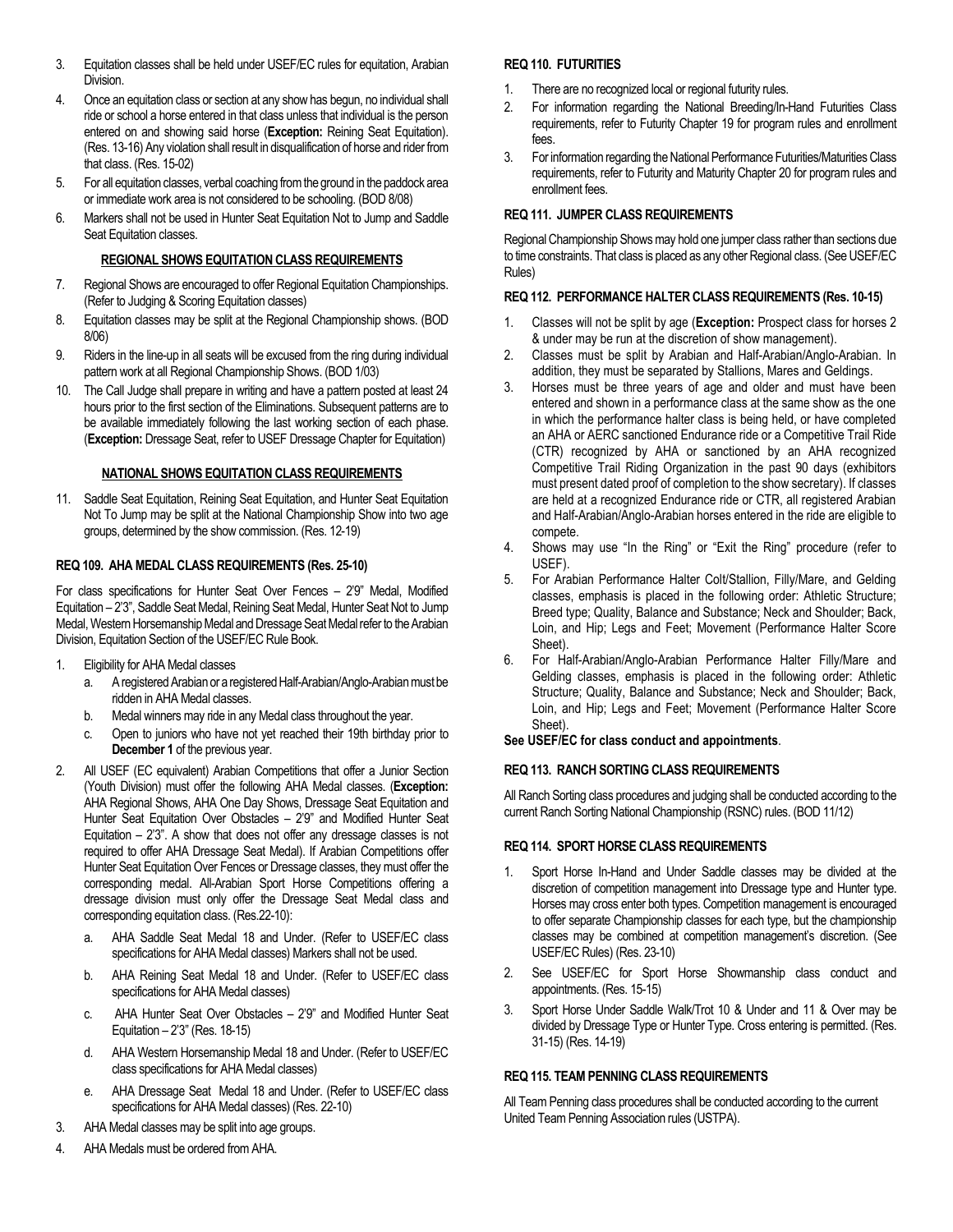#### **REQ 116. UPHA ARABIAN BREEDS CHALLENGE CUP REQUIREMENTS**

UPHA has offered an Arabian Breeds Challenge Cup. AHA Recognized Shows can contact the UPHA for complete details and rules for holding this class. Phone (859) 231-5070.

# **REQ 117. WORKING HUNTER CLASS REQUIREMENTS**

- 1. AHA Recognized Qualifying shows may run the Working Hunter Division with one, two or three classes (see REQ 213). Exception, any show holding a Working Hunter Championship must hold all three classes. See REQ 213 for scoring/judging/procedure.
- 2. If a rider in the Working Hunter Over Fences class of a Working Hunter Division has more than one horse entered, and more than one of his/her horse(s) goes forward to the Under Saddle class, another rider(s) may be designated to ride the other horse(s). This new designated rider(s) must report to the Show Office for signature(s) and to show proof of membership before the session that the Under Saddle class is held. Riders with one entry in the Working Hunter Division must ride that entry throughout the entire class.

# **REQ 118. HERD WORK CLASS REQUIREMENTS**

Classes may be held as Arabian/Half-Arabian/Anglo-Arabian for Open and Non-Pro (amateur) and may be further divided into Bridle, Hackamore/Junior Horse and Two-Handed classes. All class procedures and rules for Judging shall be in accordance to the Herd Work section of the current rule book of the National Reined Cow Horse Association (NRCHA). Judges which may adjudicate these classes shall be any currently carded NRCHA or NCHA judge, or any judge approved by the Arabian Horse Association's Judges and Stewards Commissioner. (BOD 3/13)

# **REQ 119. WESTERN DRESSAGE CLASS REQUIREMENTS**

Classes will be conducted, scored and judged using the rules, tests and class procedures as defined by the Western Dressage Association of America (WDAA) (BOD 3/13) and the USEF rules found in the Western Dressage Subchapter of the Arabian Division. Ties in Western Dressage shall be broken following the procedure outlined in USEF Arabian Division, Dressage Section for breaking ties. (BOD 11/15)

# **REQ 120. WORKING WESTERN CLASS REQUIREMENTS**

For class specifications, order of go (draws), posting of patterns and videotape requirements refer to USEF Arabian rules, Subchapter WORKING WESTERN SECTION.

# **REQ 121. LEVELING CLASS REQUIREMENTS (Res. 6-13)**

Note: AHA Recognized Competitions are not required to hold all levels within the leveling program, however, if broken into ages with a level, the ages must be all inclusive. Competitions may offer those levels desired due to demographics and show scheduling.

| <b>ACHIEVEMENT LEVELING PROGRAM - AMATEURS</b>            |                                                                                       |                                                                                                                                                                                  |  |  |
|-----------------------------------------------------------|---------------------------------------------------------------------------------------|----------------------------------------------------------------------------------------------------------------------------------------------------------------------------------|--|--|
| Points apply to a specific, individual section (BOD 8/19) |                                                                                       |                                                                                                                                                                                  |  |  |
| <b>Nationals</b><br><b>Level Category</b>                 |                                                                                       | <b>Regionals/Regular</b><br><b>Competitions</b>                                                                                                                                  |  |  |
| <b>Select Amateur</b>                                     | Has not received more<br>than 20 AHA National<br>Achievement points                   | Has not received one of<br>the following:<br>a. Has not leveled out of the<br>National Select Amateur<br>I evel<br>b. Has not received more<br>than 75 AHA Achievement<br>points |  |  |
| <b>Choice Amateur</b>                                     | Has received 30 points<br>but not more than 110<br>AHA National<br>Achievement points | Has not received one of<br>the following:<br>a. Has not leveled out of the<br>National Choice Amateur<br>Level                                                                   |  |  |

|                      |                                                                      | b. Has not received more<br>than 200 AHA Achievement<br>points       |
|----------------------|----------------------------------------------------------------------|----------------------------------------------------------------------|
| <b>Elite Amateur</b> | Has received at least 120<br>or more National<br>Achievement points. | Has received more than<br>200 AHA Achievement<br>points              |
| <b>Primetime</b>     | AHA member, USEF/EC<br>amateur 50 years of age<br>or older           | AHA member, USEF/EC<br>amateur 50 years of age<br>or older           |
| <b>Walk Trot/Jog</b> | *Eligible as an AHA<br>member to compete in<br>Walk Trot/Jog classes | *Eligible as an AHA<br>member to compete in<br>Walk Trot/Jog classes |

| <b>Level Category</b> | <b>Nationals</b>                                                                     | Regionals/Regular<br><b>Competitions</b>                                                                                                                                   |
|-----------------------|--------------------------------------------------------------------------------------|----------------------------------------------------------------------------------------------------------------------------------------------------------------------------|
| <b>Select Youth</b>   | Has not received more<br>than 20 AHA National<br>Achievement points                  | Has not received one of<br>the following:<br>a. Has not leveled out of the<br>National Select Youth Level<br>b Has not received more<br>than 100 AHA Achievement<br>points |
| <b>Choice Youth</b>   | Has received 30 points<br>but not more than 90 AHA<br>National Achievement<br>points | Has not received one of<br>the following:<br>a Has not leveled out of the<br>National Choice Youth Level<br>b. Has not received more<br>than 200 AHA Achievement<br>points |
| <b>Elite Youth</b>    | Has received at least 100<br>or more National<br>Achievement points.                 | Has received more than<br>200 AHA Achievement<br>points                                                                                                                    |
| <b>Walk Trot/Jog</b>  | *Eligible as an AHA<br>member to compete in<br>Walk Trot/Jog classes                 | *Eligible as an AHA<br>member to compete in<br>Walk Trot/Jog classes                                                                                                       |

# *ACHIEVEMENT LEVELING PROGRAM - OPEN (BOD 8/19)*

| <b>Level Category</b> | <b>Nationals</b>                                                                             | Regionals/Regular<br><b>Competitions</b>                                                                                                                                   |
|-----------------------|----------------------------------------------------------------------------------------------|----------------------------------------------------------------------------------------------------------------------------------------------------------------------------|
| <b>Select Open</b>    | Has not received more<br>than 20 AHA National<br>Achievement points                          | Has not received one of<br>the following:<br>a. Has not leveled out of the<br>National Select Open Level<br>b. Has not received more<br>than 100 AHA Achievement<br>points |
| <b>Choice Open</b>    | Has received 30 points<br>but not more than 110<br><b>AHA National</b><br>Achievement points | Has not received one of<br>the following:<br>a Has not leveled out of the<br>National Choice Open Level<br>b. Has not received more<br>than 250 AHA Achievement<br>points  |

# *ACHIEVEMENT LEVELING PROGRAM – YOUTH (BOD 8/19)*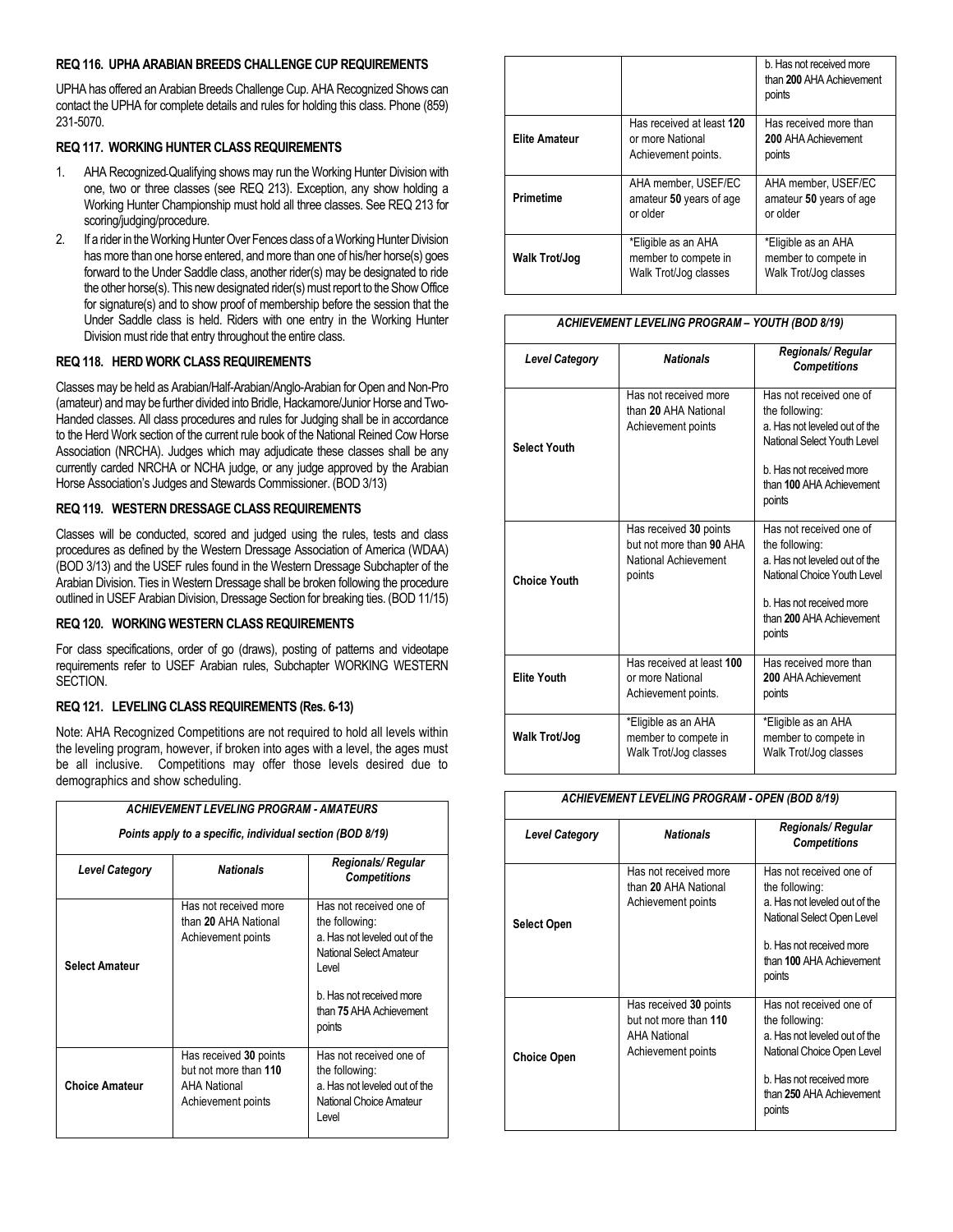|                                                                   | Has received at least 120                                                                                                                                                                     | Has received more than                                                                                                                            |  |  |  |
|-------------------------------------------------------------------|-----------------------------------------------------------------------------------------------------------------------------------------------------------------------------------------------|---------------------------------------------------------------------------------------------------------------------------------------------------|--|--|--|
| <b>Elite Open</b>                                                 | or more National                                                                                                                                                                              | 250 AHA Achievement                                                                                                                               |  |  |  |
|                                                                   | Achievement points.                                                                                                                                                                           | points                                                                                                                                            |  |  |  |
| ACHIEVEMENT LEVELING PROGRAM - REINING (Adult & Youth) (BOD 8/19) |                                                                                                                                                                                               |                                                                                                                                                   |  |  |  |
| <b>Reining Level</b><br>Category                                  | <b>Reining Nationals</b>                                                                                                                                                                      | <b>Reining Regionals/</b><br><b>Regular Competitions</b>                                                                                          |  |  |  |
| Open                                                              | Eligible to compete as an<br><b>AHA Member</b>                                                                                                                                                | Eligible to compete in this<br>division as an AHA<br>Member                                                                                       |  |  |  |
| Intermediate Open                                                 | Has not received more<br>than 110 AHA National<br>Achievement points in<br>the Reining Section or<br>received earnings<br>making them ineligible as<br>an NRHA Intermediate<br>Open rider.    | Has not received more<br>than 250 AHA<br>Achievement points or<br>has not "leveled out" of<br>the National level in the<br>Reining Section.       |  |  |  |
| <b>Limited Open</b>                                               | Has not received more<br>than 70 AHA National<br>Achievement points in<br>the Reining Section or<br>received earnings<br>making them ineligible as<br>an NRHA Limited Open<br>rider.          | Has not received more<br>than 150 AHA<br>Achievement points or<br>has not "leveled out" of<br>the National level in the<br>Reining Section.       |  |  |  |
| Non-Pro                                                           | Eligible to compete in this<br>division as an AHA<br>Amateur "Non-Pro"<br>Member                                                                                                              | Eligible to compete in this<br>division as an AHA<br>Amateur "Non-Pro"<br>Member                                                                  |  |  |  |
| <b>Intermediate Non-Pro</b>                                       | Has not received more<br>than 110 AHA National<br>Achievement points in<br>the Reining Section or<br>received earnings<br>making them ineligible as<br>an NRHA Intermediate<br>Non-Pro rider. | Has not received more<br>than 250 AHA<br>Achievement points or<br>has not "leveled out" of<br>the National level in the<br><b>Reining Section</b> |  |  |  |
| <b>Limited Non-Pro</b>                                            | Has not received more<br>than 70 AHA National<br>Achievement points in<br>the Reining Section or<br>received earnings<br>making them ineligible as<br>an NRHA Limited Non-<br>Pro rider       | Has not received more<br>than 150 AHA<br>Achievement points or<br>has not "leveled out" of<br>the National level in the<br>Reining Section.       |  |  |  |
| Rookie Non-Pro                                                    | Has not received more<br>than 40 AHA National<br>Achievement points in<br>the Reining Section or<br>received earnings<br>making them ineligible as<br>an NRHA Rookie Non-<br>Pro rider.       | Has not received more<br>than 70 AHA Achievement<br>points or has not "leveled<br>out" of the National level<br>in the Reining Section.           |  |  |  |
| Primetime (see REQ<br>121.2 i)                                    | AHA member, USEF<br>amateur 50 years of age<br>or older                                                                                                                                       | AHA member, USEF<br>amateur 50 years of age<br>or older                                                                                           |  |  |  |

# *ACHIEVEMENT LEVELING PROGRAM – AMATEUR TRAIL (Adult & Youth)*

# *Points apply to a specific, individual section (BOD 8/19)*

| <b>Level Category</b>                | <b>Nationals</b>                                                                             | Regionals/Regular<br><b>Competitions</b>                                                                                                                                         |
|--------------------------------------|----------------------------------------------------------------------------------------------|----------------------------------------------------------------------------------------------------------------------------------------------------------------------------------|
| <b>Select Trail Amateur</b>          | Has not received more<br>than 40 AHA National<br>Achievement points                          | Has not received one of<br>the following:<br>a. Has not leveled out of the<br>National Select Amateur<br>Level<br>b. Has not received more<br>than 100 AHA Achievement<br>points |
| <b>Choice Trail</b><br>Amateur       | Has received 50 points<br>but not more than 110<br><b>AHA National</b><br>Achievement points | Has not received one of<br>the following:<br>a. Has not leveled out of the<br>National Choice Amateur<br>Level<br>b. Has not received more<br>than 280 AHA Achievement<br>points |
| <b>Elite Trail Amateur</b>           | Has received at least 120<br>or more National<br>Achievement points.                         | Has received more than<br>280 AHA Achievement<br>points                                                                                                                          |
| Primetime Trail (see<br>REQ 121.2.j) | AHA member, USEF/EC<br>amateur 50 years of age<br>or older                                   | AHA member. USEF/EC<br>amateur 50 years of age<br>or older                                                                                                                       |

# *ACHIEVEMENT LEVELING PROGRAM –*

# *EQUITATION/SHOWMANSHIP (Adult & Youth) (BOD 8/21)*

| <b>Level Category</b>       | <b>Nationals</b>                                                                            | <b>Regionals/Regular</b><br><b>Competitions</b>                                                                 |
|-----------------------------|---------------------------------------------------------------------------------------------|-----------------------------------------------------------------------------------------------------------------|
| <b>Select Amateur/Youth</b> | Has not received more<br>than 20 AHA National<br>Achievement points                         | Has not received one of<br>the following:<br>a. Has not leveled out of the<br>National Select Amateur<br>I evel |
|                             |                                                                                             | b Has not received more<br>than 60 AHA Achievement<br>points                                                    |
| <b>Choice Amateur/Youth</b> | Has received 30 points<br>but not more than 70<br><b>AHA National</b><br>Achievement points | Has not received one of<br>the following:<br>a. Has not leveled out of the<br>National Choice Amateur<br>I evel |
|                             |                                                                                             | b Has not received more<br>than 150 AHA Achievement<br>points                                                   |
| Elite Amateur/Youth         | Has received at least 80<br>or more National<br>Achievement points.                         | Has received more than<br>150 AHA Achievement<br>points                                                         |

1. A section is defined as a particular seat or discipline. (BOD 8/21) **Examples**:

- a. Western Western Pleasure, Western Riding
- b. Hunter Seat Hunter Pleasure
- c. Reining Reining<br>d. Western Trail We
- Western Trail Western Trail
- e. English Trail English Trail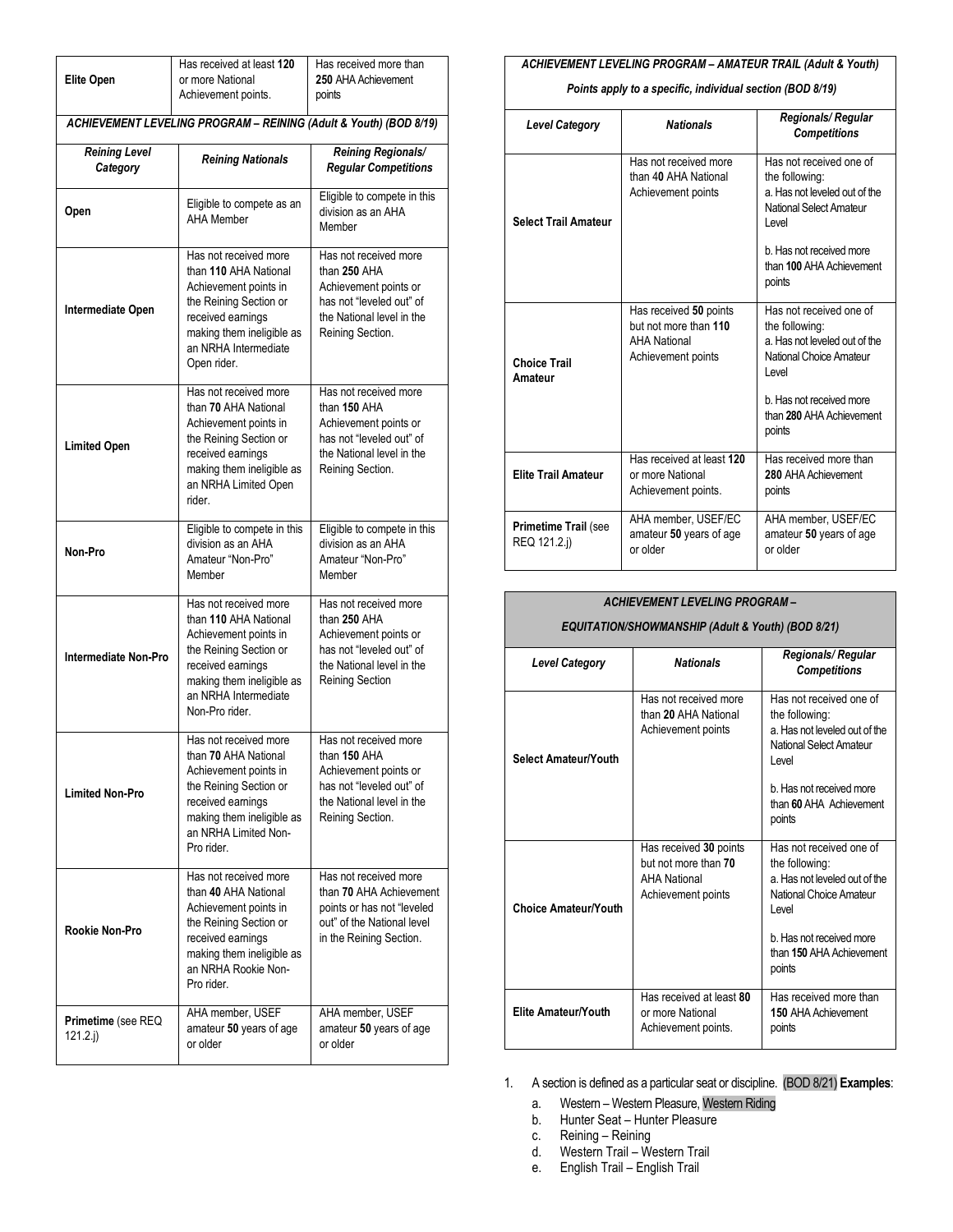- f. Saddle Seat Park, English, Country English, Show Hack.
- g. Western Horsemanship/Equitation
- h. Hunter Seat Equitation Not to Jump
- i. Reining Seat Equitation
- Saddle Seat Equitation
- k. Showmanship
- 2. No Achievement Leveling Award points will be awarded in one horse classes at any AHA recognized competition. See Point Table for Shows in ACH 105.1
	- a. Regional points will be awarded according to ACH 105.11 and the 50% rule will pertain.
	- b. National points will be awarded according to ACH 105.12 and the 50% rule will pertain.
	- c. Exhibitor age divisions may be offered along with the Achievement Leveling categories.
	- d. ATR/JTR, AOTR, JOTR/AATR/AAOTR classes may be offered along with the Achievement Leveling Categories.
	- e. Achievement Leveling Points are not earned in Walk/Trot/Jog classes and will not count toward the Achievement Leveling Program.
	- f. Achievement points awarded to an exhibitor competing as a Youth will be maintained by that exhibitor when they move forward and compete in the Adult Amateur Achievement Levels.
	- g. Achievement points awarded to an exhibitor competing as a Youth and/or an Adult Amateur do not count against a rider crossing over into the Open Achievement Levels.
	- h. An exhibitor can return to a lower level in a particular section if the exhibitor has not earned any points (National, Regional or Regular Competition) in the past 10 consecutive years in that defined section.
	- i. The eligibility of the exhibitor as a Select/Choice/Elite, etc. in a section as defined above in REQ 119.1 on **December 1** will be maintained throughout the entire competition year.
	- j. Primetime Open to AHA members which are USEF/EC amateurs 50 years of age or older and may participate in all disciplines. Riders aged 50 and over are eligible for Primetime and any other level(s) they for which they are eligible, they are not just restricted to Primetime.

# **REQ 2 - PROCEDURES FOR CLASSES - SCORING - JUDGING & DIVIDING**

# **REQ 201. GENERAL INFORMATION**

# **GENERAL**

1. A class is composed of all of its sections, including Preliminaries, Eliminations**,**  Semi-Finals, Semi-Final/Final, and Final.

# **REGIONAL**

- 2. For procedures regarding scoring and judging Regional Championship class sections use the guidelines in this Section 8. Keep in mind that a Top Five (not a Top Ten) is to be selected (**Exception:** Yearling Breeders Sweepstakes classes issue a Top Ten for qualifying purposes and a Top Five for payout purposes – Refer to REQ 201.2.b). Regional Shows may elect one of the following and shall clearly state in their Regional Prize List whether an entire Top Five or 50% of the class rounded up method shall be used. (Res. 20-03)
	- a. Top Five Awards will be given to equal one-half of the class rounded-up not to exceed five of those competing at the closing of the gate at the beginning of the class for all classes shown as a group and all those who pass through the gate in individual activity classes. (e.g., a class of seven horses would be eligible for only four Top Fives.) The highest placing exhibitor in the Top Five shall be Champion, and the next highest shall be named Reserve Champion (provided more than two entries are exhibited).
	- b. Top Five Awards will be given in all classes regardless of how many entries are competing at the close of the gate. Arabian Breeders Sweepstakes pay-out and points awarded in the Horse Achievement Award, Amateur Achievement Award, High Point Horse Achievement Award and High Point Amateur Achievement Award will be given to

those horses enrolled in these programs equal to 50% of the class rounded up not to exceed five of those competing at the closing of the gate at the beginning of the class for all classes ridden as a group and all those who pass through the gate in individual activity classes (e.g. A class of seven horses would be eligible for only four pay-outs even though a Top Five would be awarded. (Res. 20-03) The highest placing exhibitor in the Top Five shall be Champion, and the next highest shall be named Reserve Champion.

- c. A sixth (6<sup>th</sup>) place (Reserve) horse shall be selected, but not announced, in case there is a disqualification.
- d. Refer to COMP 603 & 604 for reporting procedures.

# **NATIONALS**

- 3. A Champion and Reserve Champion plus eight (8) additional unranked awards shall be awarded in each National Class to make a Top Ten (and if ten or fewer, all exhibitors will be awarded a Top Ten). Refer to REQ 206. (Res. 18-09)
- 4. An 11th place (Reserve) horse shall be selected, but not announced, in case there is a disqualification.
- 5. If the class is too large in the sections, the class shall be split in the ring by entry numbers at the discretion of the judges. (Res. 28-70)
- 6. Judges may not confer either during the classes or between sections. (Res. 28-70)

# **REQ 202. WORK-OFFS – REGIONAL AND NATIONAL SHOWS**

# **GENERAL**

- 1. Any judge may request a work-off in any class by communicating through the Ringmaster. The judge making the request must state what horses he wants called and for which positions they are to be worked to the Ringmaster. The Ringmaster asks the other judges if they are ready to place their class or if they would like a work-off and if so which positions and numbers. The Ringmaster relates this to the other judges one at a time. The judges do not confer with each other during the request of a work-off. A work-off requires agreement by two of the three Judges, or the positions must be filled without a work-off.
- 2. If a work-off is agreed upon, the Ringmaster must ask the other Judges if they wish to add other horses to those being sent to the rail. The Ringmaster must be sure that all judges know what horses are working for what position. In order to be included in a work-off, an entry must appear on two judges' lists submitted to the Ringmaster. (Each judge submits their numbers and positions to the Ringmaster individually; the ringmaster determines if an entry is eligible to be in the work-off.) If an entry does not receive two votes for inclusion in the work-off, that entry does not return to the rail, unless a judge requests an additional entry to be included in the work-off which is agreed upon by the panel with a majority vote for that horse to return to the rail. If no entries receive two work-off votes, there is no work-off and the class is placed*.* At no time will horses ever be asked, or required, to perform more than one work-off per class (**Exception:** Equitation).
- 3. The Ringmaster must inform the Announcer of the work-off request. Whenever horses are being called for a work-off, the Announcer must call for them in numerical order.
- 4. The work-off is only for the final section of any class at Regional and National level competitions. A work-off will not be called for in any lead-line or walk/trot classes.

# **WORK OFF PROCEDURES (Res. 9-07)**

- 5. Before the horse show begins, show management (show commission) should meet with the Judges, Ringmaster, Announcer and Scorer(s) to discuss the system and make certain each person understands his/her responsibility.
- 6. The show management should instruct the Judges, Ringmaster and Announcer on work-off procedures before the show.
- 7. The Judges must work independently.
- 8. In the event of a work-off, the Ringmaster should be certain all judges know what horses are working for which positions (placings).
- 9. The Announcer must call for horses in a work-off in numerical order.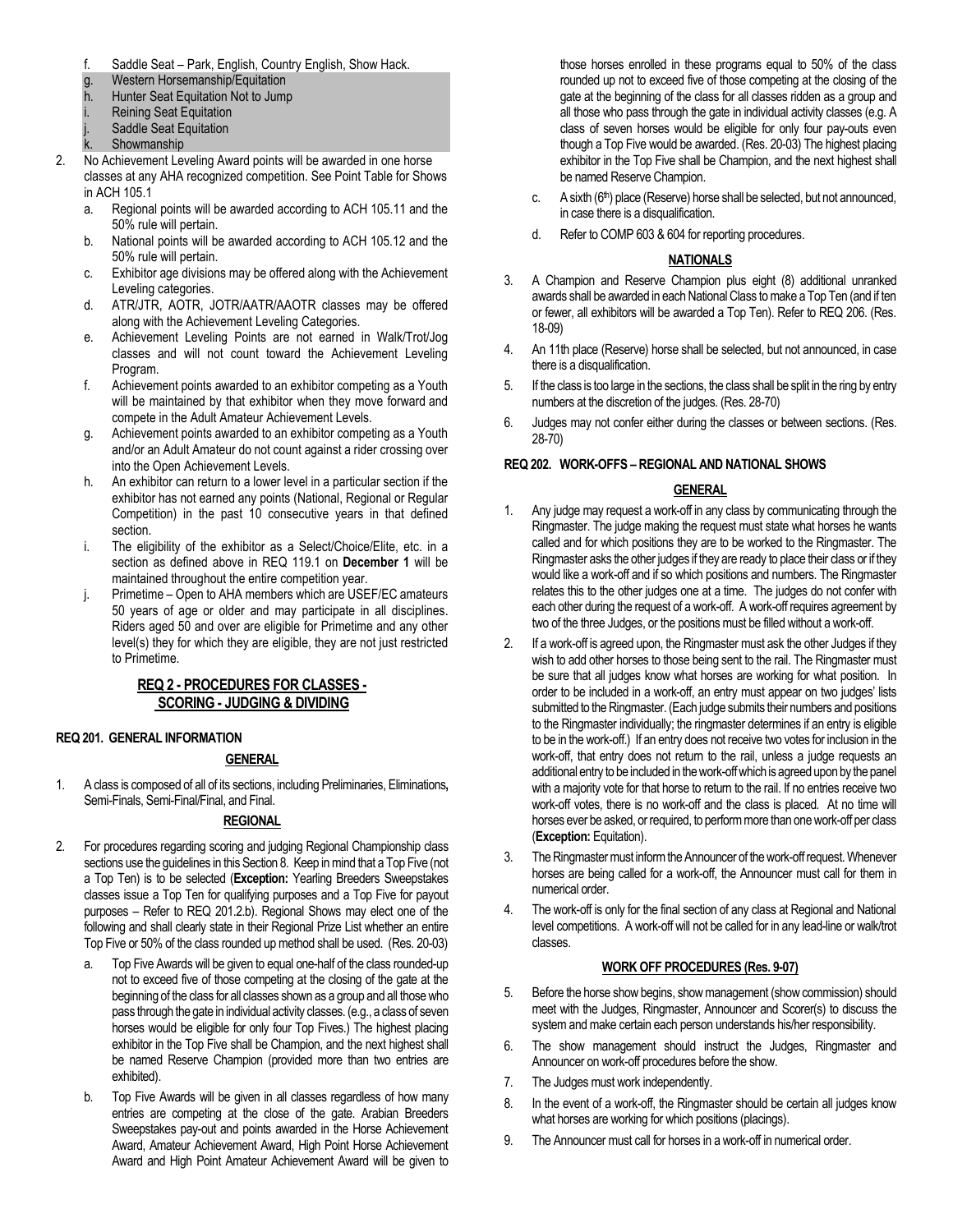10. The Scorer(s) must understand the scoring system. The work-off is scored as a separate section. The other horses are placed as originally judged.

# **REQ 203. POSTING OF JUDGES' CARDS**

- 1. The entries selected by each judge in Preliminary and Elimination sections will be listed numerically on a form determined by Show Management.
- 2. Judges' cards will be posted for Regional and National Championship Shows. Posting will be done in a place and in a manner selected by Show Management.

# **REQ 204. DIVIDING GUIDELINES**

# **GENERAL**

- 1. All numbers are for guidance and may vary.
- 2. The following dividing procedures are for Championship classes.
- 3. A horse may be shown in a class by only one handler/rider or driver. See REQ 101.2 for exceptions.

# **DIVIDING AND SEQUENCE, BASED ON THE NUMBER OF ENTRIES**

- 4. The number of horses and type of class must be considered.
- 5. The number of entries selected as the Top Ten may vary from one to ten but shall never be more than ten.
- 6. Classes with fewer than three entries postmarked/electronic transaction dated by closing date:
	- a. May render that class canceled.
	- b. All entry fees and stall fees will be refunded.
	- c. Except for AHA National Breeding and In-Hand Futurity classes, which will be held regardless of the number of entries. (Res. 61-86)
- 7. Classes with entries of 3-35 will be divided into two sections, A and B (if numbers justify), followed by:
	- a. Semi-Final followed by Final.
	- b. Semi-Final/Final (held as one event).
- 8. Classes with entries of 36 or more:
	- a. Shall be split into two or more sections at the discretion of Show Management to allow each exhibitor the maximum opportunity to show their horse.
	- b. Sections shall be considered as Preliminaries or Eliminations and will consist of not more than 35 entries each.

# **DIVIDING CLASSES INTO PRELIMINARIES OR ELIMINATIONS**

- 9. Whether a class is divided into Preliminaries or Eliminations is determined by the number which will return from each section.
	- a. As a general rule, Preliminaries will be used when a specific class has more than 50 entries, or a Driving class has more than 28 entries, or when Show Management determines that such is in the best interest of the show.
	- b. Eliminations will be used when a class reaches about 25 entries. Show Management may use Elimination sections to reduce the size of any class when it is determined that such is in the best interest of the show.
	- c. Ideally, a Semi-Final section will have fewer than 25 entries.
	- d. A Semi-Final should have no more than 35 entries.
- 10. First Division. Management shall place entries in alternate sections if they are needed.
- 11. Second Division (Preliminary or Elimination).
	- a. In certain classes (selected annually by the Show Commission), exhibitors must file a certification of intent to show with the Show Office.
	- b. Management shall then:
		- 1) Arrange all horses in numerical order and place in alternate sections; or
		- 2) Draw for sections. Section change requests will be taken into consideration.
- 12. In classes where "Intent To Show" forms are required, the horses will not be assigned to sections until the required form has been submitted at the show. The alternate placing of horses in sections will be utilized at this time.
- 13. Section change requests will be considered for section assignments whenever possible. This results in a more even distribution of horses per section, as well as being fair to exhibitors who have legitimate conflicts.

# **DIVIDING AMATEUR / OPEN OR JUNIOR CLASSES**

- 14. A legitimate effort will be made to keep Amateur to Ride or Junior to Ride class sections at 25 or fewer horses.
- 15. A legitimate effort will be made to keep Open class sections at 30 or fewer horses.

# **DIVIDING COMBINATION AND DRIVING CLASSES**

16. Since safety dictates the number of Driving horses that can compete in the ring at one time, Show Management will determine the class and section breakdown.

# **DIVIDING WORKING WESTERN**

17. Refer to each Working Western discipline in this section.

# **REQ 205. SCORING/JUDGING/PROCEDURES FOR NATIONAL SHOWS**

# **PRELIMINARY SECTIONS (If Not by Ranking of Class)**

- 1. If there is a Preliminary Section offered it will be the first section entered by exhibitors.
- 2. All judges are used as equals.
- 3. The Number One Judge (as designated in the prize list) calls the gaits.
- 4. In order to go on to the Elimination section, an exhibitor must appear on at least two judges' cards.
- 5. U.S. and Canadian National Shows. To return approximately ten horses from each Preliminary section and to assure that if all the eventual Top Ten started together in one Preliminary section, they could continue without fear of being eliminated from competition on the basis of this system:
	- a. When three judges are officiating, each selecting a number determined by the size of the section and announced before the beginning of the section, and with the requirement that an exhibitor must appear on at least two judges' cards, it is possible more or fewer than ten could return to the next stage.
	- b. Following Table to be reviewed and re-established annually before each U.S. or Canadian National Show:

|                  | <b>TABLE A</b>        |
|------------------|-----------------------|
| Number of horses | Number of Horses      |
| in a section     | to be marked by judge |
| 11-24            | 10                    |
| $25 - 30$        | 11                    |
| $31-40$          | 12                    |

- c. If ten or fewer horses compete in a regular performance Preliminary section, all will advance to the next section:
	- 1) The section will be held only if the other section of that class is required to work.
	- 2) If the section is not held, all horses in that section will go forward as if they had competed and been selected.
- 6. Youth National Show. To return approximately six horses from each Preliminary section.
	- a. When three judges are officiating, each selecting a number determined by the size of the section and announced before the beginning of the section, and with the requirement that an exhibitor must appear on at least two judges' cards, more or fewer than six could return to the next stage.
	- b. The following Table to be reviewed and re-established annually before each Youth National Show:

|                  | <b>TABLE B</b>        |
|------------------|-----------------------|
| Number of horses | Number of Horses      |
| in a section     | to be marked by judge |
| $7-10$           |                       |
| $11 - 19$        | 8                     |
| 20 or more       | 10                    |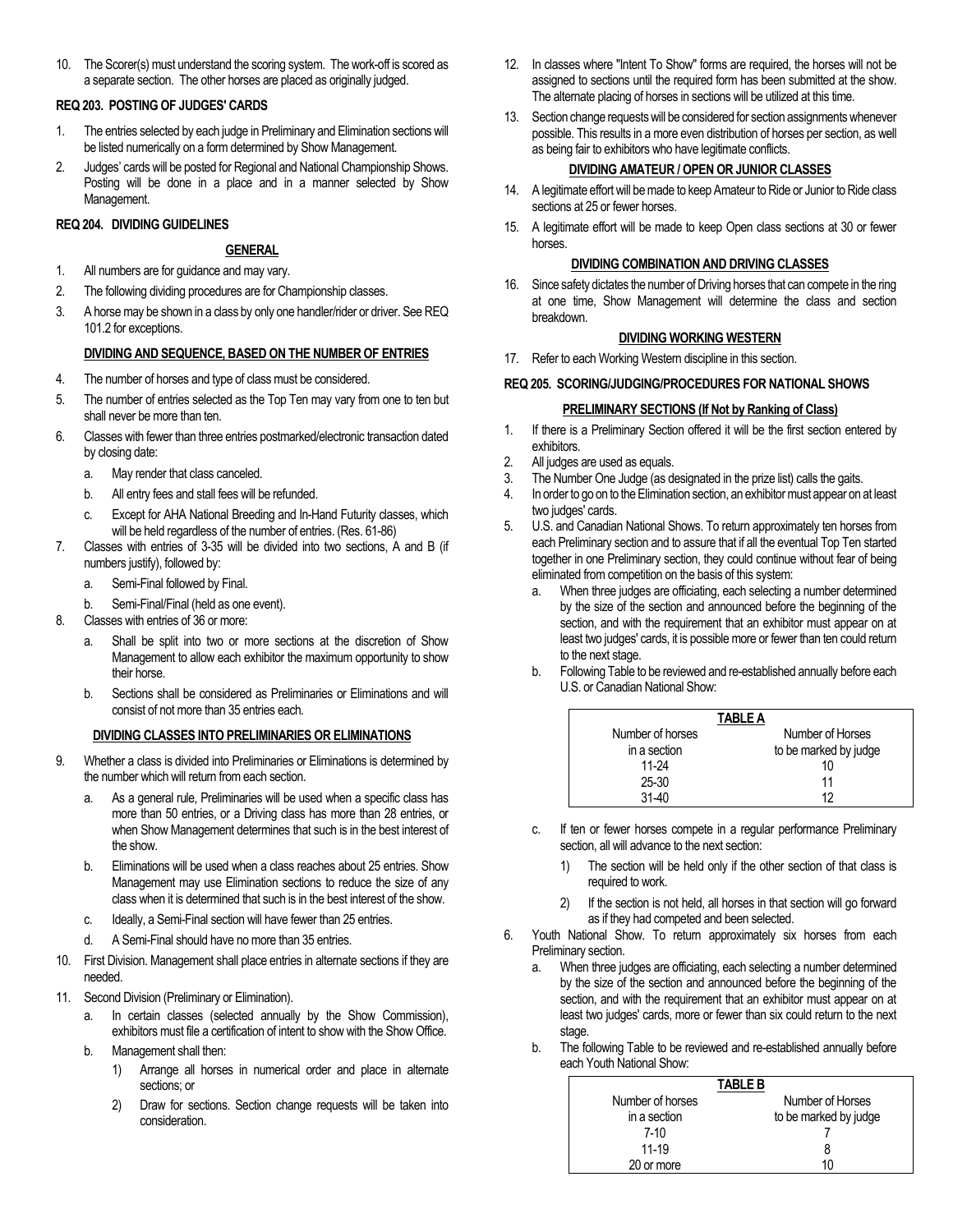- c. If six or fewer horses compete in a regular performance Preliminary section, all will return to the next section.
	- 1) The section will be held only if the other section of that class is required to work.
	- 2) If the section is not held, all horses in that section will go forward as if they had competed and been selected.
- 7. In specific Driving and Individual Work classes, if the number of horses scheduled to appear for a section is fewer than the minimum number required to go forward from that section:
	- a. The section will be held only if the other section of that class is required to work.
	- b. If the section is not held, all horses in that section will go forward as if they had competed and been selected.

# **PRELIMINARY OR ELIMINATIONS SECTIONS (Using a Ranking to Dictate Class Size)**

- 8. If there is no Preliminary section, the Elimination section will be the first section entered by exhibitors.
- 9. All judges are used as equals.
- 10. The Number One Judge (as designated in the prize list) calls the gaits.
- 11. In order to go on to the Semi-Final section, (receive a Semi-Finalist ribbon), and have a predetermined number of exhibitors going on to the Semi-Final section, judges will be asked to rank the exhibitors on their cards by placing a predetermined number of exhibitors. (BOD 11/16) The Scoring System in COMP 502, 506 or 509 will be employed depending on the class and National show, to determine which exhibitors will go forward to the Semi-Final section. (BOD 3/16) If there are elimination sections, Show Management has the discretion to bring forward an appropriate predetermined number of exhibitors from the elimination sections to the Semi-Final/Final section by placing one more exhibitor than the predetermined number to advance. (BOD 11/16) See the section for "Scoring Specific Classes" under REQ 207 through 814 for exceptions to the above rule. Every effort will be made to state in the prize list or post in the show office the number of exhibitors moving forward. (BOD 11/16)
- 12. If eight or fewer horses compete in a regular Elimination section, all will return to the next section. The section will be held only if the other section of the class is required to work. (**Exception:** Refer to 204 for Driving.)

# **SEMI-FINAL SECTIONS**

- 13. Will be composed of all entries that come from the Elimination section of that class.
- 14. All judges will rank 11 entries for Semi-Finals. An 11th place entry will be determined at this time (in case of disqualification), but not announced.
- 15. The Scoring System in COMP 502, 509 will be used to score the Semi-Final sections depending on class and the National show. (BOD3/16)
- 16. The Number One Judge will call the class. 17. The Top Ten will be selected.

# **FINALS SECTIONS**

- 18. Will be composed of the entries that make Top Ten via Semi-Finals.
- 19. The Scoring System in COMP 502, 506 or 509 will be used depending on the class and the National show. (BOD3/16)
- 20. All judges will rank all horses.
- 21. The Number One Judge will call the class.
- 22. The Champion and Reserve Champion will be selected.

# **SEMI-FINAL/FINAL COMBINATION SECTIONS**

- 23. When no Final section is used under the provisions of the rules for National Arabian and Half-Arabian Championship classes, a modification of the previous systems for judging Semi-Finals and Finals is used whereby the Semi-Finals and Finals are combined into one event.
- 24. The Scoring System in COMP 502, 506 or 509 will be used depending on the class and the National show. (BOD3/16)
- 25. All judges will rank 11 entries. An 11th place entry will be determined at this time (in case of disqualification), but not announced.

26. The Top Ten, Champion, and Reserve Champion will be selected using the same judges' cards.

#### **REQ 206. SCORING/JUDGING OF CLASSES BEGINNING WITH FEWER THAN 20 HORSES**

- 1. Classes with less than 20 horses:
	- a. To determine a Top Ten, judges will place enough horses to fill a full Top Ten plus one.
	- b. If ten or fewer, all exhibitors will be awarded a Top Ten (All Top Ten Awards shall include qualifications, and all other AHA program benefits with the exception of the Arabian Breeders Sweepstakes, the Horse Achievement Award Program, Amateur Achievement Award Program, High Point Horse Achievement Award, High Point Amateur Achievement Award and Distance Horse Program, which programs shall remain as is awarding 50%). (Res. 18-09) For rules regarding the awarding of 50% of the class in the Performance Futurity/Maturity program see PERF 111.
- 2. Special Scoring/Judging Procedures:
	- a. If there are ten horses or fewer entered in a class, the Top Ten horses will not be reworked for Champion and Reserve Champion but will be selected by using the same judges' cards used to select the Top Ten horses.
	- b. In the event of an extreme time constraint, this method may also be used for other classes provided the exhibitors are given 24 hours' notice. This later action must be approved by the respective Championship Show Commission.

# **SCORING SPECIFIC CLASSES**

# **REQ 207. CUTTING SCORING/JUDGING**

# **GENERAL**

- 1. All Cutting Horse classes shall be judged in accordance with the NCHA rules. **NATIONALS**
- 2. Ties in Cutting Horse classes for Champion, Reserve Champion, or the last place of the placings shall be resolved as follows:
	- a. Go to Number One Judge's total scores for that class.
	- b. If tie persists, go to Number One Judge's scores in the Final go-round for that class.
	- c. If tie continues, use a work-off.
	- d. Repeat if necessary.

# **REQ 208. DRESSAGE/WESTERN DRESSAGE SCORING/ JUDGING**

# **REGIONALS**

- 1. Top Five to be selected using the highest test of each USEF/EC level.
- 2. The horse in the Top Five with the highest score shall be named Regional Champion.
- 3. The horse in the Top Five with the second highest score shall be name Regional Reserve Champion.
- 4. The remaining Top Five shall be named in a random, undesignated order.
- 5. Ties will be broken according to USEF/EC procedures.

# **NATIONALS**

- 6. Tests to be ridden from memory (Exception: see USEF AR106.17 &18).
- 7. The Top Ten to be selected using the highest test of each USEF/EC level.
- 8. The horse in the Top Ten with the highest score shall be named National Champion.
- 9. The horse in the Top Ten with the second highest score shall be named National Reserve Champion.
- 10. The remaining Top Ten shall be named in a random, undesignated order (and if ten or fewer, all exhibitors will be awarded a Top Ten ribbon). (Res. 18-09)
- 11. For ties see REQ 208.5.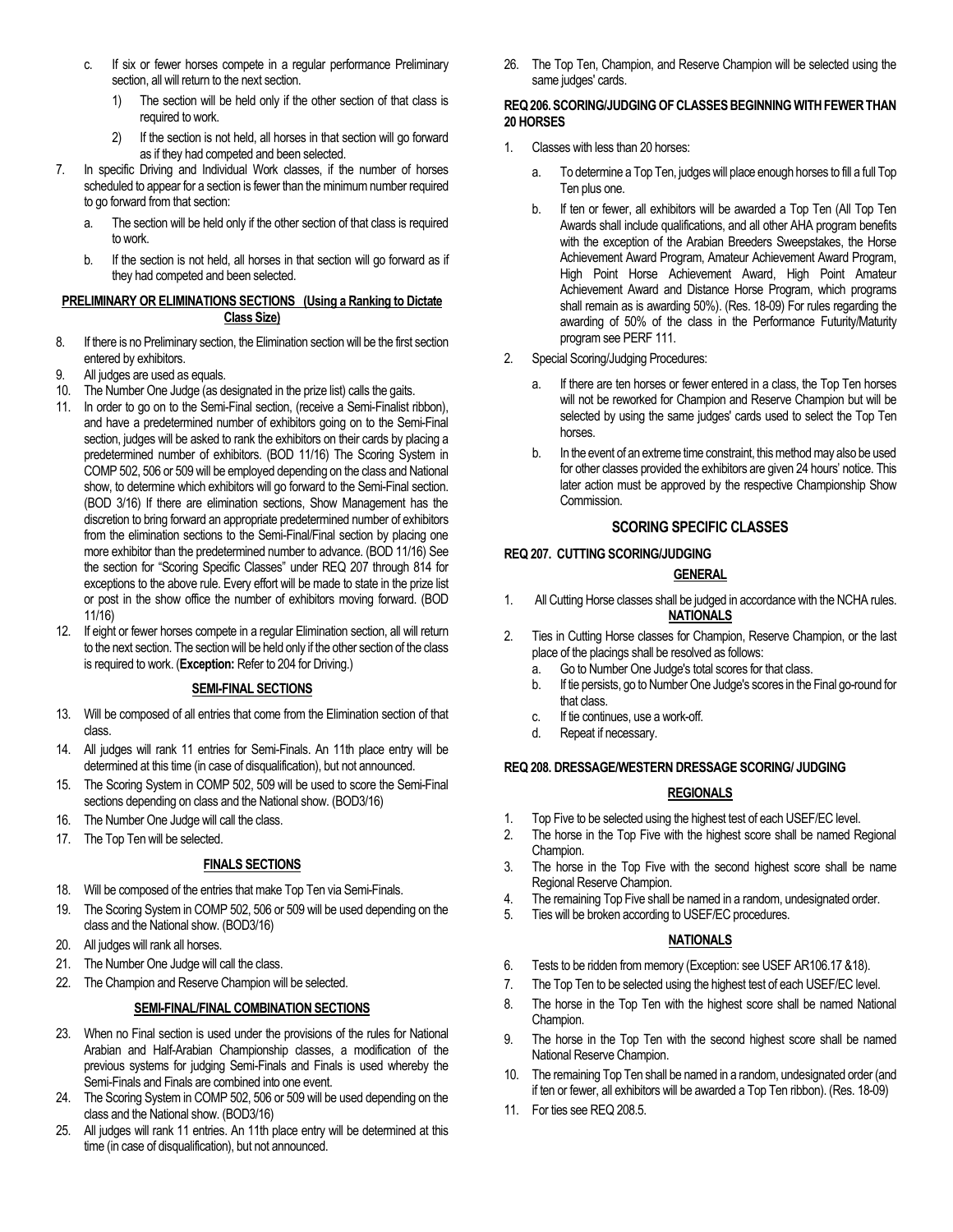# **REQ 209. EQUITATION & SHOWMANSHIP SCORING/JUDGING FOR REGIONALS & NATIONALS**

- 1. For Nationals, the system of judging shall be established by the AHA Equitation Committee subject to the approval of the National Championship Show Commissions and the AHA Board of Directors.
- 2. To compete in equitation classes at the Regional and National level, it is recommended that an exhibitor would have competed in the actual corresponding class(es) which requires the pattern i.e., Saddle Seat, Hunter Seat Not to Jump, Hunter Seat Over Obstacles and Western Horsemanship. The pattern must be publicly announced before the first contestant begins the workout (exception: Reining Seat). Reasonable time will be allowed for contestants to ask questions, if necessary. Judges shall not confer with contestants individually. Once the contestant begins, no more questions shall be allowed, nor further instruction given. Each contestant in the Championship Final is required to perform the pattern of each phase in which the contestant is a participant.
	- a. Riders in the line-up in all seats will be excused from the ring during individual pattern work. (BOD 1/ 03)
- 3. Rail and individual work of each Championship class shall be conducted and judged as one entire class, even though rail work may be divided. If a Championship class is divided into phases or sections, each phase or section shall be conducted and judged as a whole. An equitation class will begin when the last horse enters the arena (and the gate is closed) whether that be for instructions or rail.

Once the class has begun:

- a. No individual shall ride or in any way school an entered horse unless that individual is the person entered on and showing said horse (**Exception:** Reining Seat Equitation). (Res. 13-16)
- b. No equipment may be added or interchanged except that permitted by an individual seat.
- 4. Rail work shall consist of no more than 25 entries in one group. Division shall be made by assigning each consecutive entry to one of as many different groups as may be required.
- 5. **Saddle Seat.** For Championship classes, the 13 and Under Saddle Seat Equitation Division requires all contestants to perform two or more individual tests from USEF Tests 1-12, or EC equivalent. The 14-18 Saddle Seat Equitation Division requires all contestants to perform two or more individual tests from USEF Tests 1-16 or EC equivalent. Age groups will be determined by the show commissions/committees and any age splits other than 13 & under and 14-18 must have the appropriate tests, i.e., a 14 & Under class can only run tests 1-12. (Res. 12-19) Test number 16 may only be called for at a National Competition in the 14-18 division. (Res.12-09) Judges must declare their intent to utilize this test 24 hours prior to the session in which the final class is held. Markers shall not be used. Judging is based 50% on rail work and 50% on individual work out. The specific horses and riders to be switched will be determined by the procedures found in REQ 202.
- 6. **Reining Seat**. For Championship classes, the Reining Seat Equitation Division shall require a Reining pattern as described in accordance with the current NRHA patterns which must be posted. (Refer to REQ 108.4)
- 7. **Hunter Seat Over Obstacles – 2'9" and Modified Hunter Seat Over Obstacles – 2'3".** In these Hunter Seat Equitation classes there is no rail work completed except, the top four riders chosen based upon cumulative scores in the over fence phase of the class, utilizing the Hunter Over Fences scoring system, must return for further testing. The riders are required to perform two or more tests from USEF EQ111. Only one rider per horse. (BOD 8/08) (Res. 18-15)
- 8. **Hunter Seat Not To Jump.** In Hunter Seat Equitation Not To Jump, all riders are required to perform both the rail work and the pattern. Markers shall not be used as picking the spot is part of the class. Riders 14-18 shall perform two or more individual tests from USEF EQ113 Test 1-5, 7-8, 10-17. Exception: Test 14may be called for only at the AHA National Competition.(Res. 30-97) Riders 13 and under shall perform two or more individual tests from USEF Test 1-5, 7, or EC equivalent. (Res. 18-15) Age groups will be determined by the show commissions/committees and any age splits other than 13 & under and 14-18 must have the appropriate tests, i.e., a 14 & Under class can only run tests 1- 5, and 8. (Res. 12-19)
- 9. **Western Horsemanship**. For Championship classes, all contestants are required to perform the rail work and a minimum of four tests from USEF

Arabian, Half-Arabian/Anglo-Arabian Division, Subchapter for Western Horsemanship. For riders 13 & Under, USEF Tests 1-7 and 10. (Res. 11-18) For riders 14-18 and 19 & Over, USEF Tests 1-10. (BOD 5/06) Age groups will be determined by the show commissions/committees and any age splits other than 13 & under and 14-18 must have the appropriate tests, i.e., a 14 & Under class can only run tests 1-7 and 10. (Res. 12-19)

- 10. **UPHA Arabian Breeds Challenge Cup**. Contact the UPHA for complete details and rules for holding this class. Phone (859) 231-5070.
- 11. **Showmanship**. For Championship classes, see USEF/EC subchapter, Showmanship in the Arabian Rules.
- 12. **Dressage Seat.** For Championship classes, see USEF/EC subchapter, Dressage in the Arabian Rules. (Res. 22-10)

# **REQ 210. HUNTER HACK SCORING/JUDGING (BOD 5/02)**

# **GENERAL**

1. Hunter Hack Championship classes shall consist of flat work and two fences as per USEF specifications, Arabian, Half-Arabian/Anglo-Arabian Division, Hunter Section.

# **NATIONALS**

- 2. All horses in each section shall be required to jump two fences and do the flat work even if class is split into preliminaries and/or elimination rounds due to size. (For rules on dividing classes, see REQ 204)
- 3. In Preliminary and Elimination sections the judges will rank 9 horses and the top 8 will move forward.
- 4. In the Semi-Final/Finals all judges will rank 11 horses and the Top Ten and a Champion and Reserve Champion will be awarded. An 11th place entry will be determined at this time (in case of disqualification), but not announced.
- 5. If there are fewer than 20 horses in the Semi-Final/Finals see REQ 206.
- 6. If there are multiple judges, the Show Commission may determine which scoring system is to be used out of those listed in the Approved Scoring Systems and providing it is listed in the prize list.

# **REQ 211. JUMPERS SCORING/JUDGING/PROCEDURES FOR REGIONAL AND NATIONAL SHOWS**

# **REGIONAL**

1. Regional Championship Shows may hold one Jumper class rather than sections due to time constraints. That class is placed as any other Regional class. (See USEF/EC Rules)

# **NATIONAL**

- 2. Championship Jumper classes held in the United States will be judged in accordance with USEF Arabian Jumper Section. Time first jump-off with designated number of competitors to jump-off.
	- a. Each horse will jump the course once and will be scored on the number of faults incurred over the course and any penalties for exceeding the time allowed to complete the course. All horses will be timed to establish the jump order for the jump-off, if any.
- 3. Championship Jumper classes held in Canada will be judged in accordance with EC rules. A competition not against the clock with a time allowed but in the event of equality of penalties for first place, there will be a first jump-off not against the clock and, in the event of further equality of penalties for 1st place, there will be a second jump-off against the clock. Other competitors are placed according to their penalties in the first jump-off and, if necessary, in the first round.
- 4. Jump Order.
	- a. First go-round will be random selection.
	- b. Jump-off is earned by the time taken to complete the course in the first go-round. The horse completing the course in the fastest time will jump last in the jump-off. The horse with the next fastest time jumps next to last, etc.
- 5. An 11th place (Reserve) horse shall be selected, but not announced, in case there is a disqualification.
- 6. In case of disqualification, all horses move up in order to the vacant position. The Reserve horse is added to the Top Ten.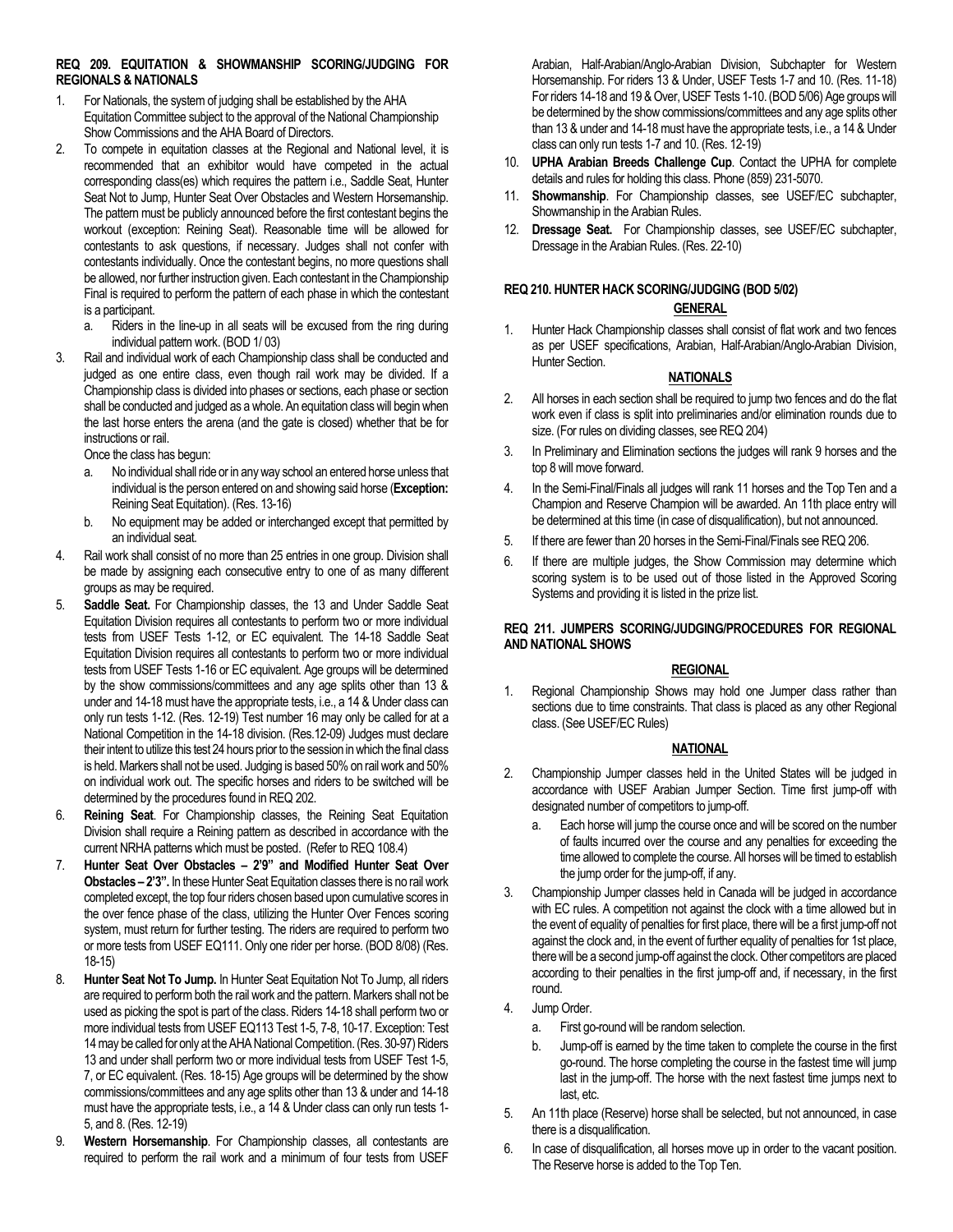- 7. Horses will be scored on faults and/or penalties. Any ties with the equal number of faults and/or penalties will be decided by time. Should an equality of faults and time occur after the jump-off for the last place Top Ten, or the Champion, tied horses will jump again over the same jump-off course which may be raised or shortened. Time decides any equality of faults until ties are broken.
- 8. Time Allowed.
	- a. Time allowed to complete the course must be announced before the class starts.
	- b. The time allowed is based on a speed of 382 yards per minute (360 yd/mi in very small or indoor arenas). In all jumper rounds one time fault will be charged for each second or fraction thereof by which the time allowed is exceeded. After the first horse has completed the course without disobedience, if the judge decides that the time allowed is inaccurate, the time may be adjusted once and announced before the next horse begins. Any entry failing to complete the course within the time limit (i.e., double time allowed to complete the course) is eliminated. The competitor's time should be announced. (BOD 2/04)

# **REQ 212. SPORT HORSE IN-HAND & UNDER SADDLE SCORING/JUDGING (BOD 5/02)**

# **GENERAL**

- 1. Sport Horse In-Hand Classes shall be scored and judged in accordance with USEF rules. The AHA Sport Horse In-Hand Score Sheets shall be utilized.
- 2. If a two-judge system (COMP 502) is utilized, one of the following scoring systems must be utilized and stated in the prize list;
	- a. **Total Points -** Each judge's scores will be ranked and points applied according to the following system: eleven (11) horses will be ranked based on the scores given by each judge. (BOD 11/09) The following point system will be applied to determine the Top Ten, Champion and Reserve Champion: (BOD 11/09)

| $1st$ place $-20$ points | $7th$ place – 6 points   |
|--------------------------|--------------------------|
| $2nd$ place - 16 points  | $8th$ place – 5 points   |
| $3rd$ place $-14$ points | $9th$ place $-4$ points  |
| $4th$ place - 12 points  | $10th$ place $-3$ points |
| $5th$ place - 10 points  | $11th$ place $-0$ points |
| $6th$ place - 8 points   | other reserve            |
|                          | selections $-0$ points   |
|                          |                          |

- b. **Total Score -** The two judges are designated as the "Number One Judge" and the "Number Two Judge" in the prize list. Each judge will judge independently and the scores from both judges will be added together to give the total score for that horse. The horse with the highest total score will be named Champion; the horse with the second highest score will be named Reserve Champion, etc. until all placings have been filled. In the event of a tie on the total score for Champion, Reserve or last place of the placings, the Number One Judge's card will be consulted to break the tie. The horse placing highest on the Number One Judge's card will place above the other horses in the tie. (BOD 11/14)
- 3. If three judges are utilized, the class will be scored by the use of the Majority Opinion System (MOS). Refer to COMP 506.

# **NATIONALS**

- 4. Sport Horse Under Saddle Classes
	- a. Judges will rank horses according to the procedures outlined in REQ 205.8 through .26. (BOD 3/16)
	- b. If there are fewer than 20 horses in the Semi-Final/Finals see REQ 206.
	- c. If there are multiple judges, the Show Commission may determine which scoring system is to be used out of those listed in Approved Scoring Systems and providing it is listed in the prize list.
	- d. If the two judge system (COMP 502) is used, the above point chart will be used. (BOD 11/09)

#### **REQ 213. WORKING HUNTER SCORING/JUDGING/PROCEDURE (Res. 34-08) GENERAL**

1. The Working Hunter Championship at AHA Recognized Shows shall consist of at least two classes of Over Fences followed by one Under Saddle class.

To be eligible to compete in the under Saddle, a horse must have completed an Over Fence class in the same section. Refer to USEF HU120 for definition of completed. (BOD 12/20)

- 2. All horses are allowed to jump all Over Fences classes in the section; however, this is not a requirement. (BOD 12/20)
	- a. All shows are required to offer exhibitors a warmup round at their division height prior to competition. (BOD 12/20)
	- b. The first order of go shall be drawn.
	- c. Riders may be permitted to ride back-to-back rounds at their discretion.
	- d. Management may permit a rider to compete out of order to minimize delays.

# **REGIONAL**

- 3. The Working Hunter Championship shall consist of at least two classes of Over Fences followed by one Under Saddle class.
- 4. The procedure shall be the following:
	- a. In order to appear on a judge's card, the highest five scoring horses, plus two reserve horses, from each class must be serviceably sound. Horses are required to trot a circle on a loose rein at the end of each Over Fences performance. (BOD 12/20)
	- b. Prior to the Under Saddle, the placings in the Over Fences classes will be announced. All horses competing in the Over Fences classes, and deemed sound, may advance to and compete in the Under Saddle class. (BOD 12/20)
	- c. In each of these classes, the judge(s), will each place five horses, 1st through 5th. Scores will be assigned as outlined in REQ 213.6.
	- d. Champion and Reserve Champion will be selected from the four horses having acquired the most points in all the Over Fences classes based on total points earned in Over Fences and Under Saddle classes. The selection of the remainder of the Top Five will be based on total points earned in all classes. (BOD 12/20)
	- e. Ties will be resolved by using the sum of the points acquired in the Over Fences classes. If a tie persists, the Number One Judge will break the tied horses without reworking them.
	- f. A Reserve to the Top Five will be selected but not announced in case of disqualification.

# **NATIONAL**

- 5. In order to appear on a judge's card, the highest ten scoring horses, plus two reserve horses, from each class must be serviceably sound. Horses are required to trot a circle on a loose rein at the end of each Over Fences performance. Points are assigned as per REQ 213.6 below. Points from each judge will be added together to get the total points for each horse. If a horse is eliminated during the trot circle for soundness, that horse will be removed from the judge's card. Prior to the Under Saddle, the placings in the Over Fences classes will be announced. All horses competing in the Over Fences classes, and deemed sound, may advance to and compete in the Under Saddle class. (BOD 12/20)
- 6. In each of these classes, each judge will place up to ten horses plus two reserves. Scores will be assignable as follows:
	- a. 1st place = 20 points g. 7th place = 6 points
	- b. 2nd place =  $16$  points h. 8th place =  $5$  points
	- c. 3rd place =  $14$  points i. 9th place =  $4$  points
	- d. 4th place = 12 points  $j. 10$ th place = 3 points
	- e. 5th place = 10 points  $k. 11 & 812$  place = 0 points
	- f. 6th place  $= 8$  points
- 7. Champion and Reserve Champion will be selected from the four horses having acquired the most points in all the Over Fences classes based on total points earned in all classes. The selection of the remainder of the Top Ten will be based on the total points earned in all classes.
- 8. After the Under Saddle class, in the event of a tie for Champion, Reserve Champion or Top Ten, the points earned in the Under Saddle section will be dropped and the tie resolved by using the sum of the points acquired in all the over fences classes. If a tie persists, the judge will break the tied horses without reworking them. When a Multi-Judge System is used, when a tie persists after the Under Saddle scores are dropped the horse scoring higher on the Call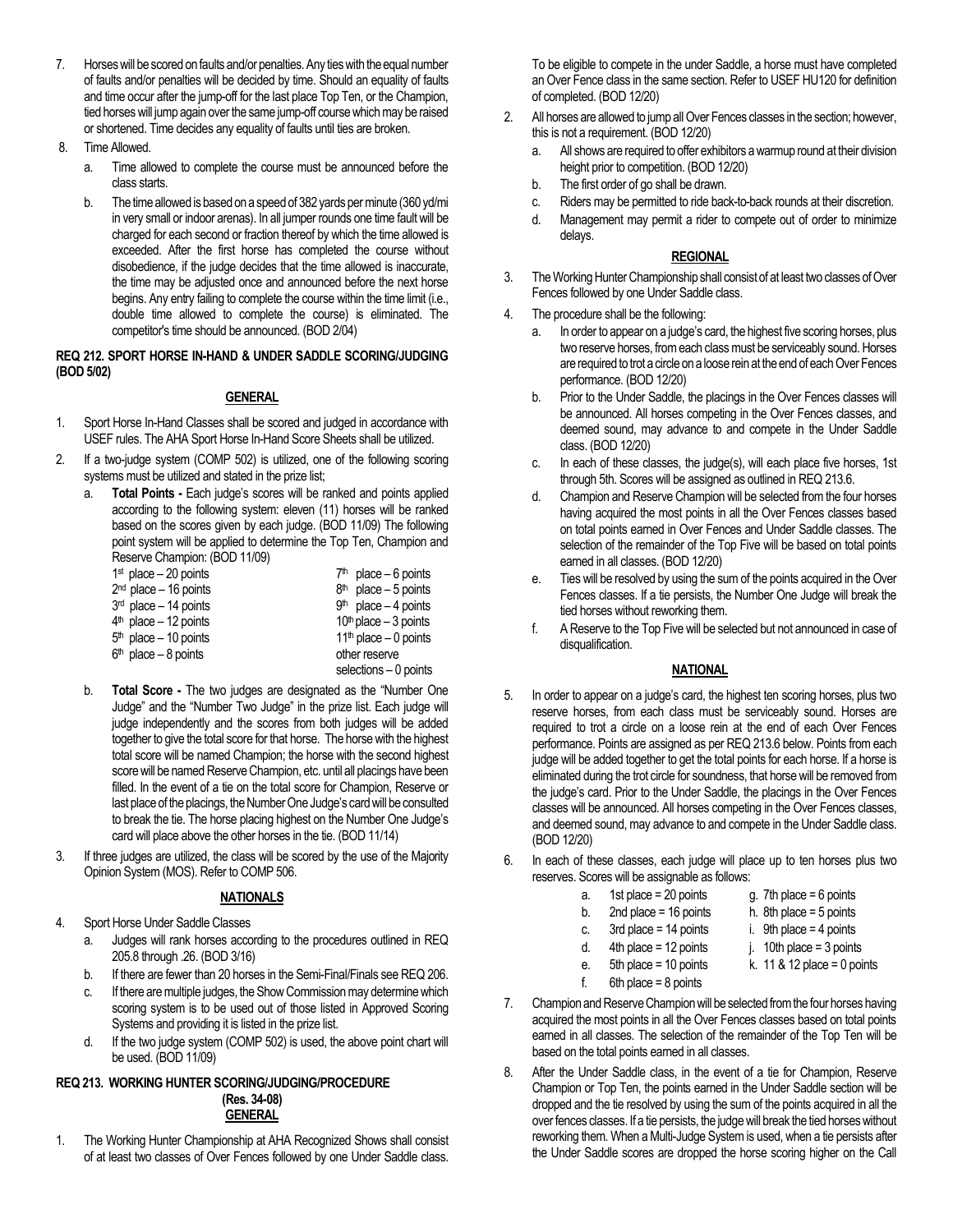Judge's card will be used to break the tie. If a tie still persists, the Call Judge will break the tied horses without reworking them.

9. A Reserve to the Top Ten will be selected but not announced, in case of disqualification.

# **REQ 214. WORKING WESTERN SCORING/JUDGING/PROCEDURE (BOD 11/11)**

#### **GENERAL**

#### **All classes will run in accordance with USEF Rules AR Working Western for draws and breaking ties.**

All scores in Arabian Working Western classes are required to be announced following the horse's work either prior to the work of the subsequent horse or following the work of the subsequent horse.

In Reining, it is mandatory to use video for pattern faults (see USEF AR Working Western Section, General for guidelines for video review), which can be called for by the official judge(s) only. In Regional Championships, East Coast Championships, Pacific Slope Championships, Canadian Nationals, US Nationals and Youth Nationals and all recognized shows offering \$500.00 or more in the reining section (Res. 7-92). Supplying or arrangement for this video equipment is the sole responsibility of the show management.

If an exhibitor receives a "no score" in any section or go, they are disqualified and ineligible to receive any placement or advancement.

# **SCORING AND JUDGING**

- 1. All Recognized AHA Shows, Regional Championships, East Coast Championships, Pacific Slopes Championships, Eastern Canadian Breeders Championship, Western Canadian Breeders Championship and Nationals Championship Shows must use the Scoring Systems for Working Western classes as defined by USEF AR Working Western Section (All NRCHA rules regarding patterns, scoring, and judging shall apply for Working Cow/Reined Cow classes)
- 2. When one judge is used, their score will place the class.When more than one judge is used, scores will be totaled to determine the placing of the class. When five judges are used, one high and one low score will be eliminated, and the remaining three scores will be totaled to determine the placing of the class. **Note:** Exhibitors receiving a zero score in a one go-round are not eligible to place.

#### **CLASS PROCEDURE/SECTIONS/GO'S FOR CUTTING, REINING, REINING SEAT EQUITATION, TRAIL, WORKING COW AND REINED COW (Exception – Open Reining and Open Trail)**

- 3. U.S. Nationals, Canadian Nationals and Youth Nationals classes with entries of:
	- a. All classes (except for the Open Reining and Open Trail) will be run as 2 go-rounds, with the Champion, Reserve Champion and Top Ten determined by the cumulative score of both go-rounds.(BOD 11/17) The Sweepstakes Commission may elect to run the Reining AAO Jackpot as either one or 2 go-rounds. (SWP 1/22) All exhibitors will be eligible to show in both go-rounds provided they do not receive a "no score". An exhibitor receiving a "no score" is ineligible to receive a placing. Exhibitors receiving a "zero score" in the first Go-Round are eligible to show in the second go-round and an exhibitor may receive a zero score in either go-round and be eligible to receive a placing provided they obtain a score, other than zero, in one of the gorounds and their cumulative score merits such placing.
	- b. In Reined Cow Horse, the exhibitor may obtain a "zero score" in both phases of a go-round but may not place unless they obtain a score in one phase of the other go-round, i.e., In the first go if a "zero score" is awarded in both the reined work and fence work and if in go 2 a zero score is awarded in the reined work and a 65 in the fence work, this constitutes a total score of 65 which is eligible for placement.

#### **CLASS PROCEDURE/SECTIONS/GO'S FOR OPEN REINING AND OPEN TRAIL (Exception – Intermediate Open and Limited Open)**

c. Open Reining and Open Trail will be run in 2 go-rounds. The first goround will be run as a Semi Final with the top 16 horses advancing to a second go-round final. All ties for 16<sup>th</sup> place in the Semi Final will advance to the Final. Exhibitors receiving a "no score" are ineligible to advance. Champion, Reserve Champion and the Top Ten will be determined by the cumulative score of both go-rounds. (BOD 11/17)

# **CLASS PROCEDURE/SECTIONS/GO'S FOR JT/JO REINING AND REINING SEAT EQUITATION**

d. JT/JO Reining and Reining Seat Equitation may be run as one or two go round class at the discretion of the National Show Commission. If the class is run as a two Go round, the procedure outlined in REQ 214.3.a &.b will be utilized. If run as a one go round, exhibitors receiving a "no score" or "zero score" are ineligible for placing (one go round classes cannot be run concurrently). (BOD 8/19) The number of go rounds to be used will be included in the Omnibus. (BOD 8/18)

# **CLASS PROCEDURE / CUTTING (BOD 11/13)**

- 4. In a contest where there is a working final, the scores a horse has made in goround performances will be added to the score the horse makes in the final to determine the winner of the contest. Final's money shall be paid on accumulated scores of all go-rounds and finals, unless the finals are published as a "clean-slate" final.
	- a. In a contest where there is a non-working final, the score of each goround added together will determine the winner of that contest. Final's money shall be paid on accumulate scores of go-rounds.
	- b. An exhibitor may enter one or more horses. A rider may ride one or more horses. Each horse must have the same rider throughout the class. Under no circumstances can the same horse be shown by more than one rider in any class at an AHA recognized cutting contest.
	- c. Entry numbers shall not be used as the sole method of identifying horses at any approved contest. Announcers are required to make known the name of each horse, his owner and rider at the time he/she performs and to recognize winners in a similar manner at the conclusion of the contest.
	- d. The time allotted each horse to work is two-and-one-half  $(2 \frac{1}{2})$  minutes; time to start when contestant crosses the time line. This gives the rider ample time to ride to the herd and work as many cows as the rider sees fit in the allotted time. If elimination is held, the same rider must ride in the elimination.
	- e. Judges must draw for places (working order of horses) or authorize show management to draw before go-rounds and finals. In the event that a horse is left out of the draw, a re-draw must be made. If a horse is duplicated, the judge or show management shall draw to determine which draw position is to be used.
	- The Show Management must determine how many horses will be worked in each group of cattle. After the draw, absent horses shall be counted toward cattle changes and horses will work as drawn in each group of cattle.

# **REQ 215. CLASS PROCEDURE FOR COMPARATIVE JUDGING IN BREEDING IN-HAND (Res. 20-13, Res. 7-17)**

- 1. Class Procedure for AHA Recognized shows including Regionals and Nationals;
	- a. Judging begins when the first horse enters the ring. From the moment the horse enters the ring its movement is being evaluated. The horse shall enter at a trot, and at the handler's discretion may either proceed directly along the rail or trot a counter-clockwise circle at the in-gate end of the arena and then proceed along the rail to the far end of the arena. Upon each horse reaching the designated position at the far end of the arena they are to remain relaxed. The judge(s) will then ask for the next horse to enter the ring. When all horses have entered the ring the horses shall be asked to walk collectively counter-clockwise and/or clockwise past each (and all) judge(s). They shall walk in a relaxed manner on a loose lead with the handler at the side of his horse, whips down. The lead line must maintain a discernible drape and the handler must not place his hand on the chain or close enough to in any way restrict the natural head and neck motion. The handler may not unnecessarily impede the forward motion of the horse while at the walk. Following the cessation of the walk all horses shall relax within the ring and only the horse "on deck"